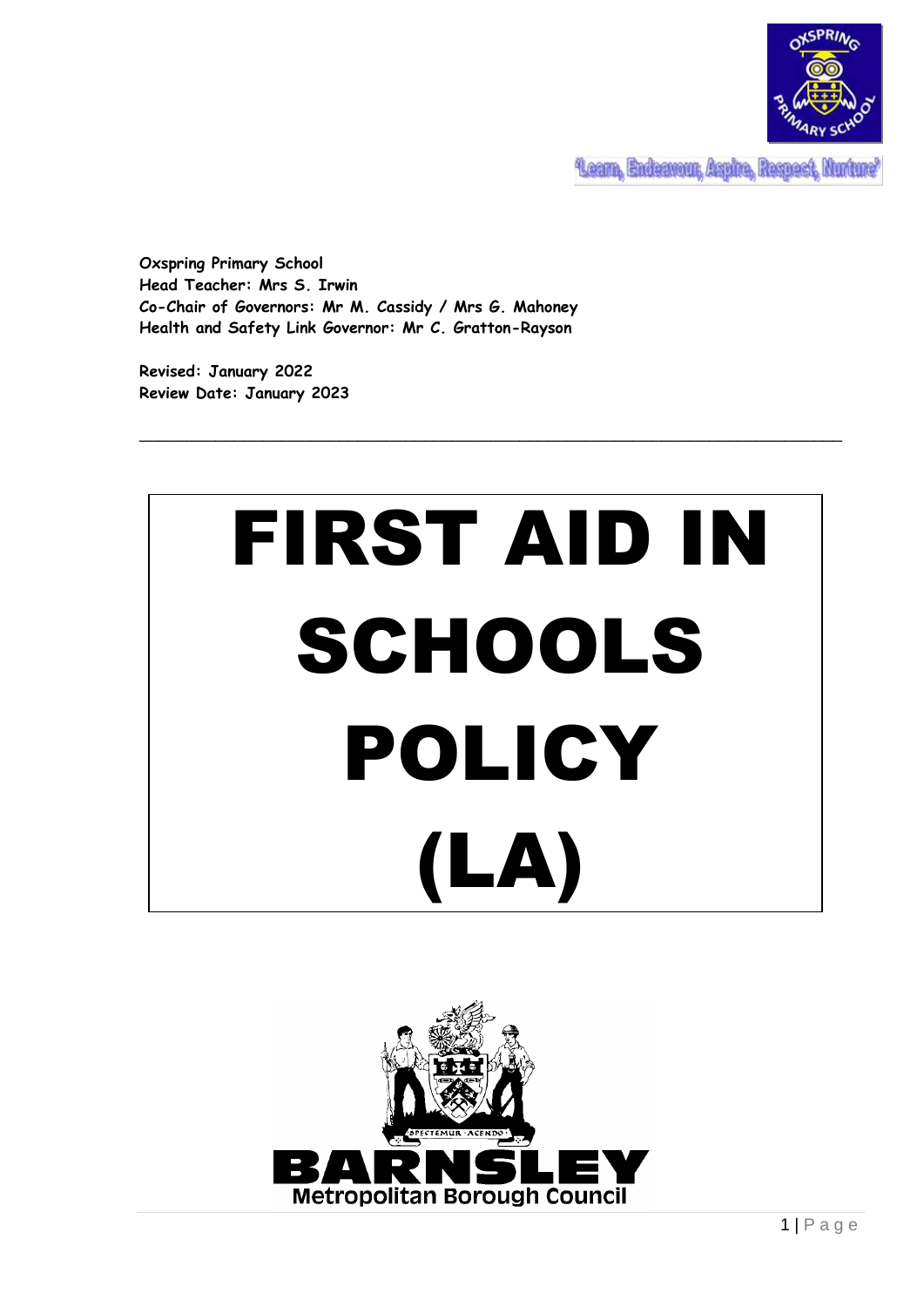

# **First Aid Policy**

## **Oxspring Primary**

## **January 2022**

*Issued by: Health, Safety and Emergency Resilience Service (01226) 772274*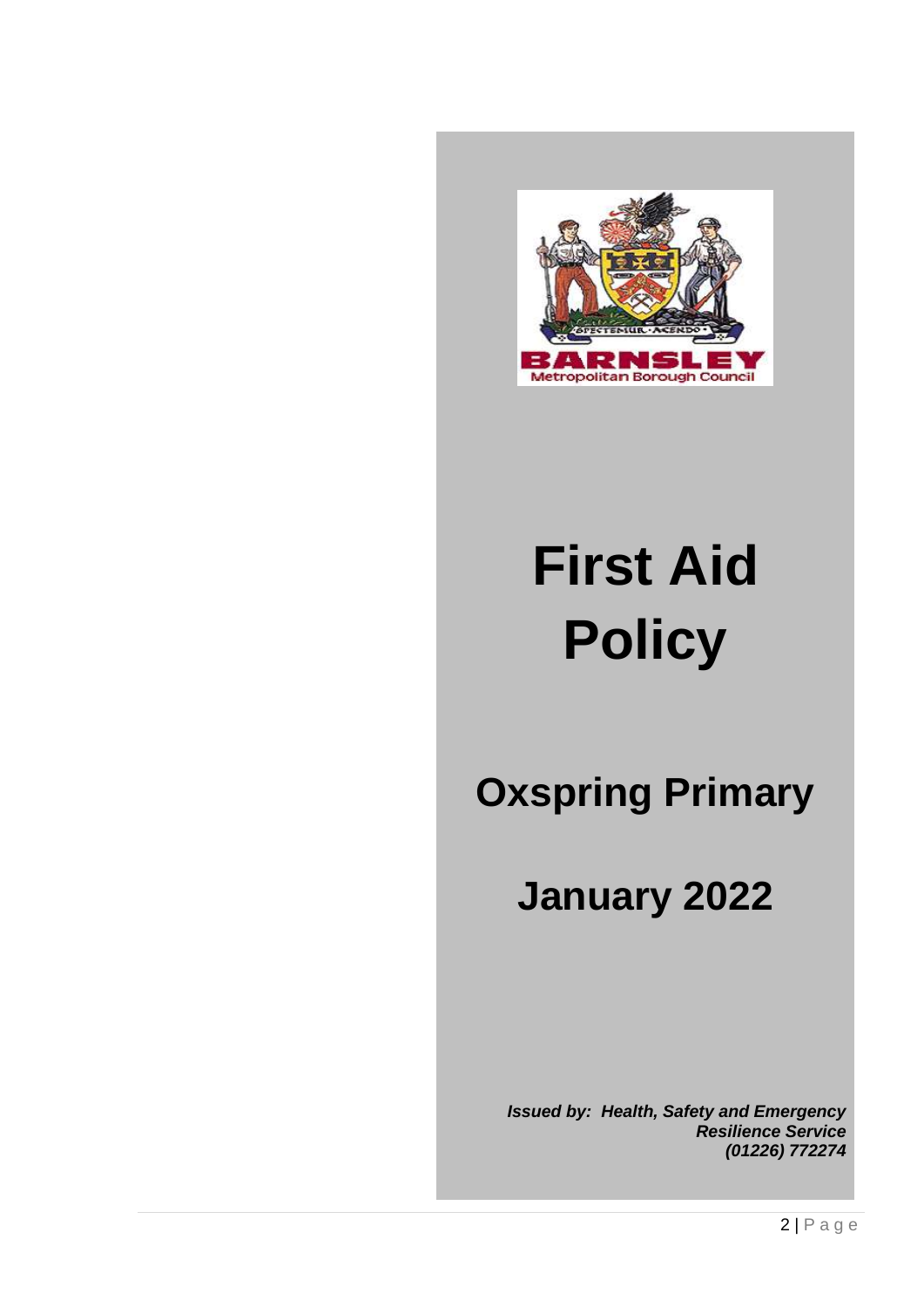| <b>Barnsley Metropolitan Borough Council</b>             | Page 3 of 26       |
|----------------------------------------------------------|--------------------|
| <b>Health, Safety &amp; Emergency Resilience Service</b> | - Issue Number: 1  |
| <b>Schools Safety Management System</b>                  | Revision Number: 0 |
| <b>First Aid Policy</b>                                  | September 2019     |

## **CONTENTS**

| <b>Section 1</b>                                               | <b>General Policy Statement</b>                   | Page<br>3 |  |
|----------------------------------------------------------------|---------------------------------------------------|-----------|--|
|                                                                |                                                   |           |  |
| <b>Section 2</b>                                               | <b>Statement of First Aid Organisation</b>        | 4         |  |
|                                                                |                                                   |           |  |
| <b>Section 3</b>                                               | <b>Arrangements for First Aid</b>                 | 6         |  |
|                                                                | 3.1<br><b>Materials, equipment and facilities</b> | 6         |  |
|                                                                | 3.2<br>Appointment of first aid personnel         | 7         |  |
|                                                                | 3.3<br>Information on first aid arrangements      | 10        |  |
|                                                                | 3.4<br>Assessment of first aid requirements       | 10        |  |
|                                                                | 3.5<br><b>Payment for First Aiders</b>            | 10        |  |
|                                                                | 3.6<br><b>Record Keeping</b>                      | 11        |  |
| <b>Section 4</b>                                               | <b>Accident Reporting</b>                         | 11        |  |
|                                                                |                                                   |           |  |
| <b>Section 5</b>                                               | <b>Pupil Accidents Involving Head Trauma</b>      | 11        |  |
|                                                                |                                                   |           |  |
| <b>Section 6</b><br>12<br><b>Transport to Hospital or Home</b> |                                                   |           |  |
|                                                                |                                                   |           |  |
| <b>Section 7</b><br><b>Associated Advice</b><br>12             |                                                   |           |  |
|                                                                |                                                   |           |  |
| <b>Section 8</b>                                               | <b>Provision Away from the School</b>             | 15        |  |
|                                                                |                                                   |           |  |
| <b>Section 9</b><br>Approval<br>17                             |                                                   |           |  |
|                                                                |                                                   |           |  |
| <b>School First Aid Risk Assessment</b><br><b>Appendix 1</b>   |                                                   |           |  |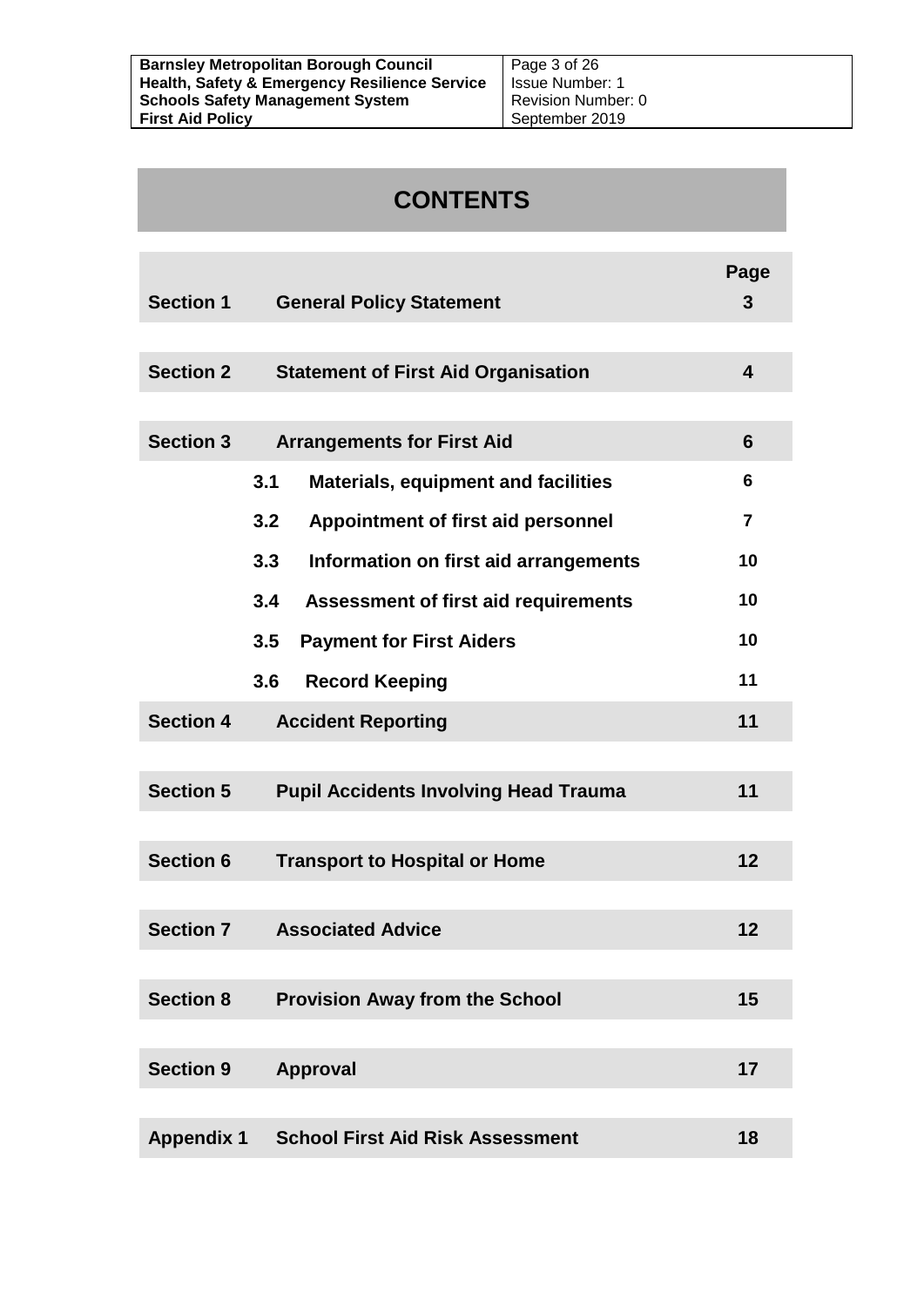Page 4 of 26 Issue Number: 1 Revision Number: 0 September 2019

## **SECTION 1 General Policy Statement**

The Governors and Headteacher of Oxspring Primary School School accept their responsibility under the Health and Safety (First Aid) Regulations 1981(as amended) and acknowledge the importance of providing first aid for employees, children and visitors within the School.

The Governors are committed to the Authority's procedure for reporting accidents and recognise their statutory duty to comply with the Reporting of Injuries, Diseases and Dangerous Occurrences Regulations 2013.

The provision of first aid in the school will be in accordance with the Schools Health and Safety Standard for Accidents and Incidents (Adverse Events).

The aim of first aid is to reduce the effects of injury or illness occurring at work. Sufficient first aid personnel and facilities will be available to:

- (i) give immediate assistance to casualties with both common injuries or illness which are likely to arise from specific hazards at work;
- (ii) summon an ambulance or other professional help.

The minimum first aid provision in this school will be:

- (i) a suitability stocked first aid container;
- (ii) an appointed person to take charge of first aid arrangements;
- (iii) information for employees on first aid arrangements;
- (iv) a procedure for managing accidents.

Additional first aid provision will be determined using the first aid risk assessment attached to this document.

This policy will be reviewed annually and the Corporate Health, Safety and Emergency Resilience Service will be contacted for advice on recommendations for improvement.

| Signed  |                                   |
|---------|-----------------------------------|
|         | (Headteacher)                     |
| Date:   |                                   |
|         |                                   |
| Signed: |                                   |
|         | (Health and Safety Link Governor) |
| Date:   |                                   |
|         |                                   |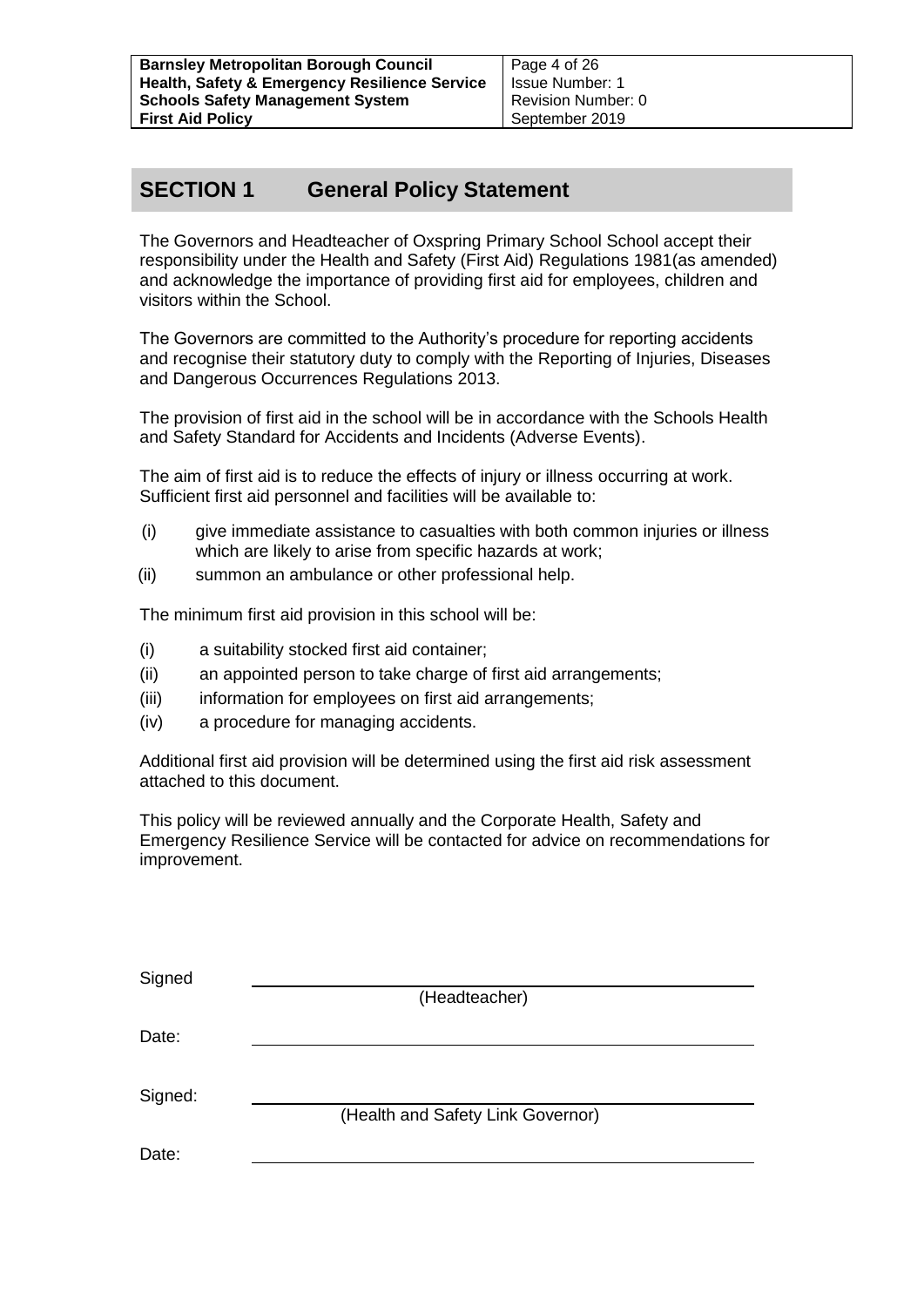### **SECTION 2 Statement of First Aid Organisation**

The School's arrangements for carrying out the policy extends to the governing body, the employer and the employees and are detailed below:

#### **(a) The Employer**

Health and safety legislation places duties on employers for the health and safety of their employees and anyone else on their premises. In schools this includes responsibility for the Headteacher and teachers, non-teaching staff, pupils and visitors (including contractors). Who the employer is depends on the type of school;

- community and voluntary controlled schools and special schools it is the local education authority;
- voluntary aided schools it is the governing body of the school.

The employer is responsible, under the Health and Safety at Work Act 1974 (HSWA), for making sure that a school has a health and safety policy. This should include arrangements for first aid, based on a risk assessment of the school, and should cover:

- number of First Aiders/Emergency First Aiders/Appointed persons;
- numbers and locations of first aid containers;
- arrangements for off-site activities/trips;
- out of school hours arrangements e.g. school sports matches, parents evening.

Additionally the employer should ensure that:

- (i) a risk/needs assessment of the first aid requirements of the school is undertaken and the finding acted upon.
- (ii) the school premises and vehicles are equipped with apparatus and materials to carry out first aid treatment.
- (iii) arrangements are made to provide appropriate training, including any additional special training, to employees, records are maintained of that training and reviewed annually.
- (iv) a procedure for managing accidents in school which require first aid treatment is established.
- (v) employees are provided with information regarding the arrangements for first aid.
- (vi) all occasions when first aid is administered to employees, pupils and visitors are recorded.
- (vii) all accidents are reported, recorded and are investigated appropriately

If the school leases/rents out the hall or other parts of the premises to third parties out of hours, the letting agreement should state whether or not any first aid provision will be made.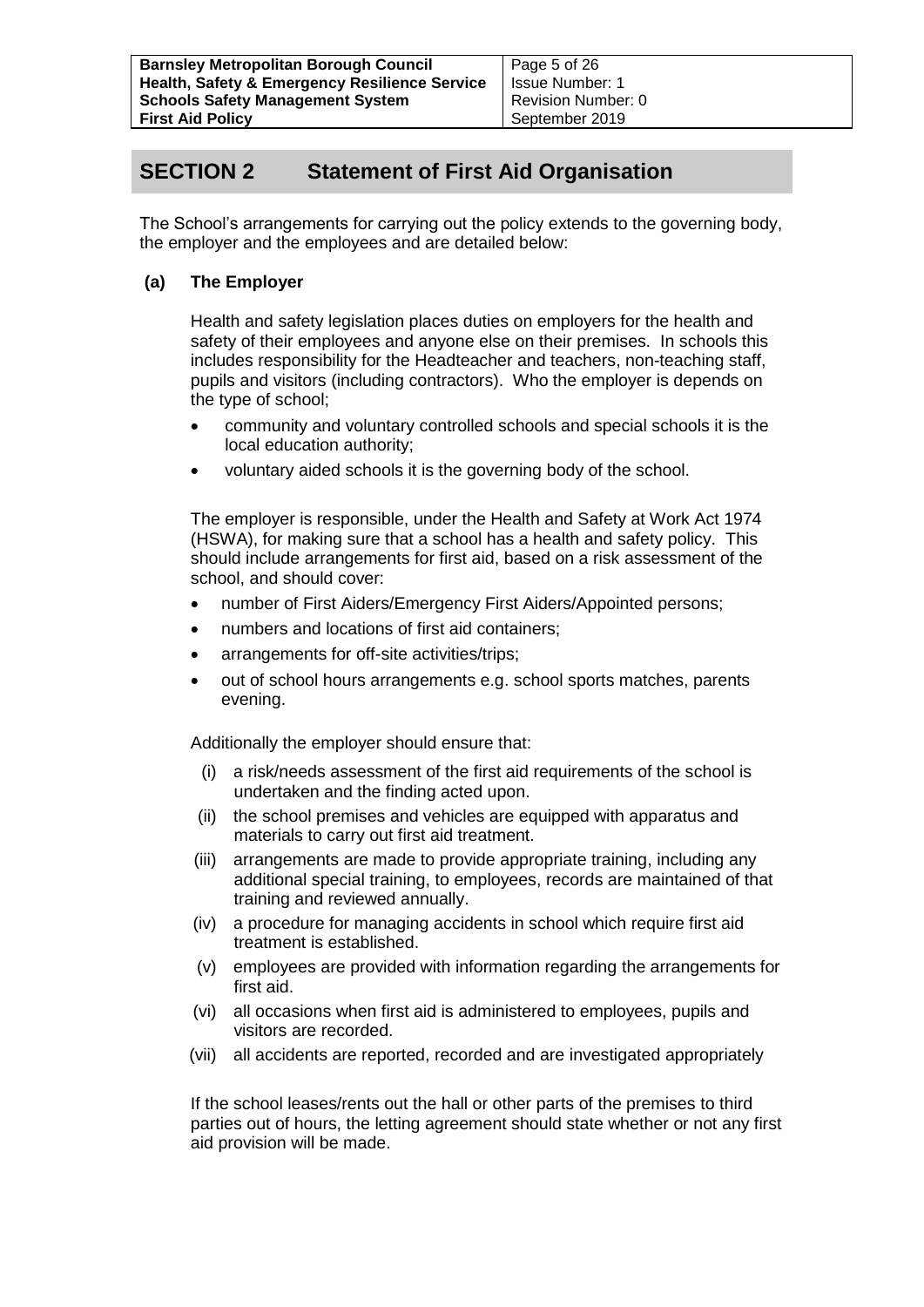#### **(b) The Governing Body**

The governing body of a school are required to:

- (i) have a First Aid Policy;
- (ii) review the policy annually;
- (iii) ensure that the Headteacher has the resources to implement the policy;
- (iv) monitor the implementation of the policy.

Additionally, the Governing Body accept their responsibilities towards nonemployees. In order to provide first aid for pupils and visitors, the Governing Body will undertake a needs assessment to determine, in addition to the Appointed Person, how many persons with a First Aid at Work/Emergency First Aid at Work certificate of competence are required.

#### **(c) Employees**

All employees are required to:

- (i) Comply with their employers arrangements for first aid
- (ii) Report any adverse events which could give rise to or have resulted in an accident

Teachers' conditions of employment do not include giving first aid, although any member of staff may volunteer to undertake these tasks. Teachers and other staff in charge of pupils are expected to use their best endeavours at all times, particularly in emergencies, to secure the welfare of the pupils at the school in the same way that parents might be expected to act towards their children. In general, the consequences of taking no action are likely to be more serious than those of trying to assist in an emergency.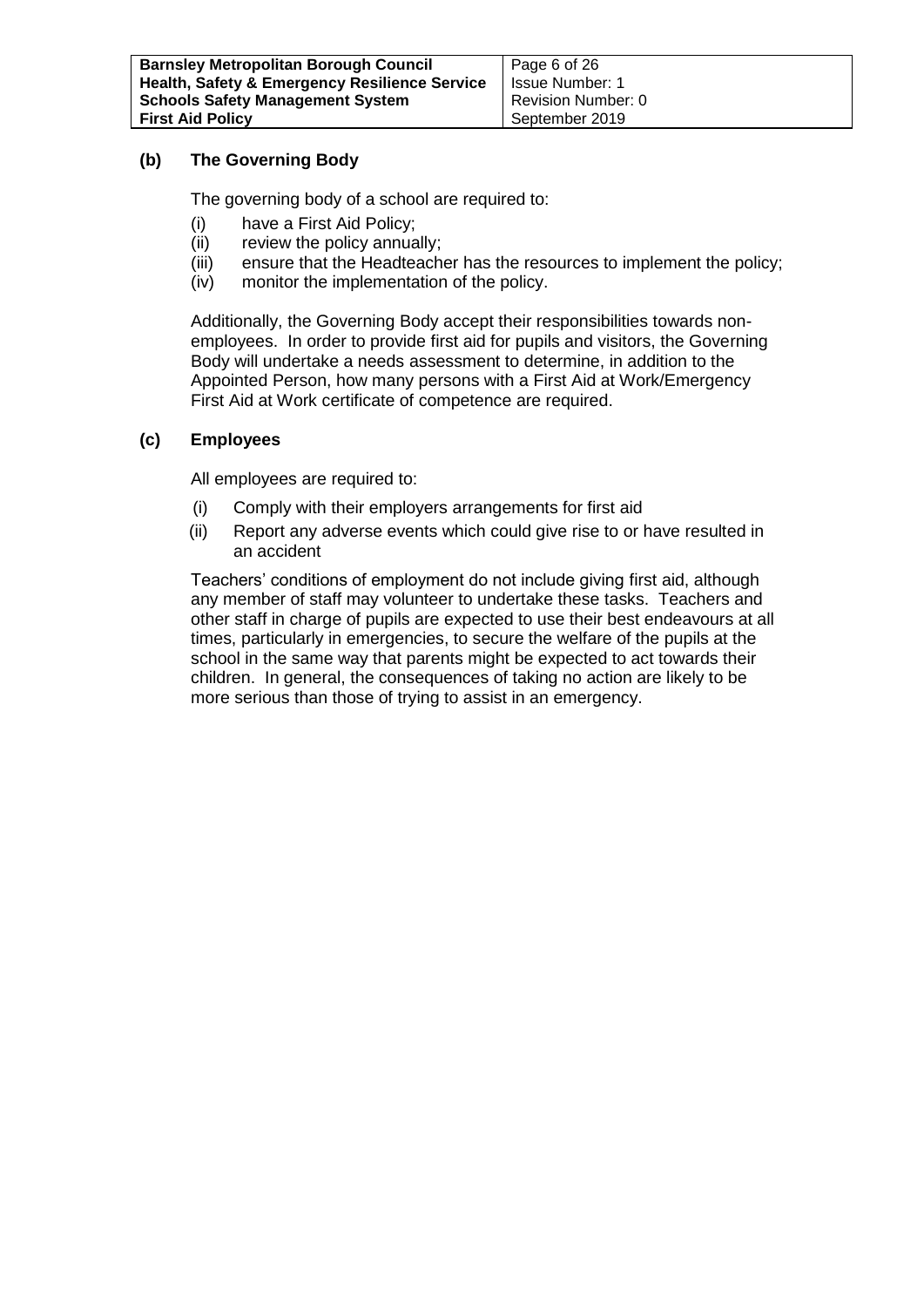Page 7 of 26 Issue Number: 1 Revision Number: 0 September 2019

### **SECTION 3 Arrangements for First Aid**

#### **3.1 Materials, equipment and facilities**

The School will, as a minimum, provide materials, equipment and facilities as set out below. This may need to be supplemented with additional materials or equipment dependant on the findings of the needs assessment.

#### **(a) First Aid Containers**

Every school must provide at least one full stocked first aid container for each site. Additional first aid containers will be needed for split-sites/levels, remote sports fields or playgrounds, any other high-risk areas and any off-site activities. As a minimum First Aid containers will contain the following items:

| ITEM                                                                                                                                                 | <b>FIRST AID</b><br><b>BOXES</b> | <b>TRAVELLING</b><br><b>FIRST AID KITS</b> |
|------------------------------------------------------------------------------------------------------------------------------------------------------|----------------------------------|--------------------------------------------|
| Guidance leaflet on giving general guidance on first<br>aid                                                                                          |                                  |                                            |
| Individually wrapped sterile plasters (assorted sizes),<br>appropriate to the type of work (hypoallergenic<br>plasters can be provided if necessary) | 20                               | 6                                          |
| Sterile eye pads                                                                                                                                     | 2                                |                                            |
| Individually wrapped triangular bandages, preferably                                                                                                 |                                  |                                            |
| sterile                                                                                                                                              | 2                                | 2                                          |
| Safety pins                                                                                                                                          | 6                                | 2                                          |
| Medium sized individually wrapped sterile un-                                                                                                        |                                  |                                            |
| medicated wound dressings (approx. 12cm x 12cm)                                                                                                      | 6                                |                                            |
| Large sterile individually wrapped un-medicated                                                                                                      |                                  |                                            |
| wound dressings (approx 18cm x 18cm)                                                                                                                 | 2                                |                                            |
| Individually wrapped sterile wet wipes                                                                                                               |                                  | Small packet                               |
| Disposable gloves for wear by any personnel handling                                                                                                 |                                  |                                            |
| blood, vomit, excreta, etc.                                                                                                                          | Min 3 pairs                      | 2 pairs                                    |

This first aid container shall be:

- maintained in a good condition free from damp and dust;
- suitable for the purpose of keeping the items referred to above in good condition;
- readily available for use; and
- prominently marked as a first aid container white cross on a green background

In addition to the items set out for the first aid box in school the following items will be provided:

- (i) Disposable drying materials.
- (ii) Plastic bowls one for cleaning wounds and one for cleaning vomit, excreta, etc.
- (iii) Disinfectant/household bleach or similarly effective solution one part to ten parts water for cleaning sinks and bowls and soiled surfaces.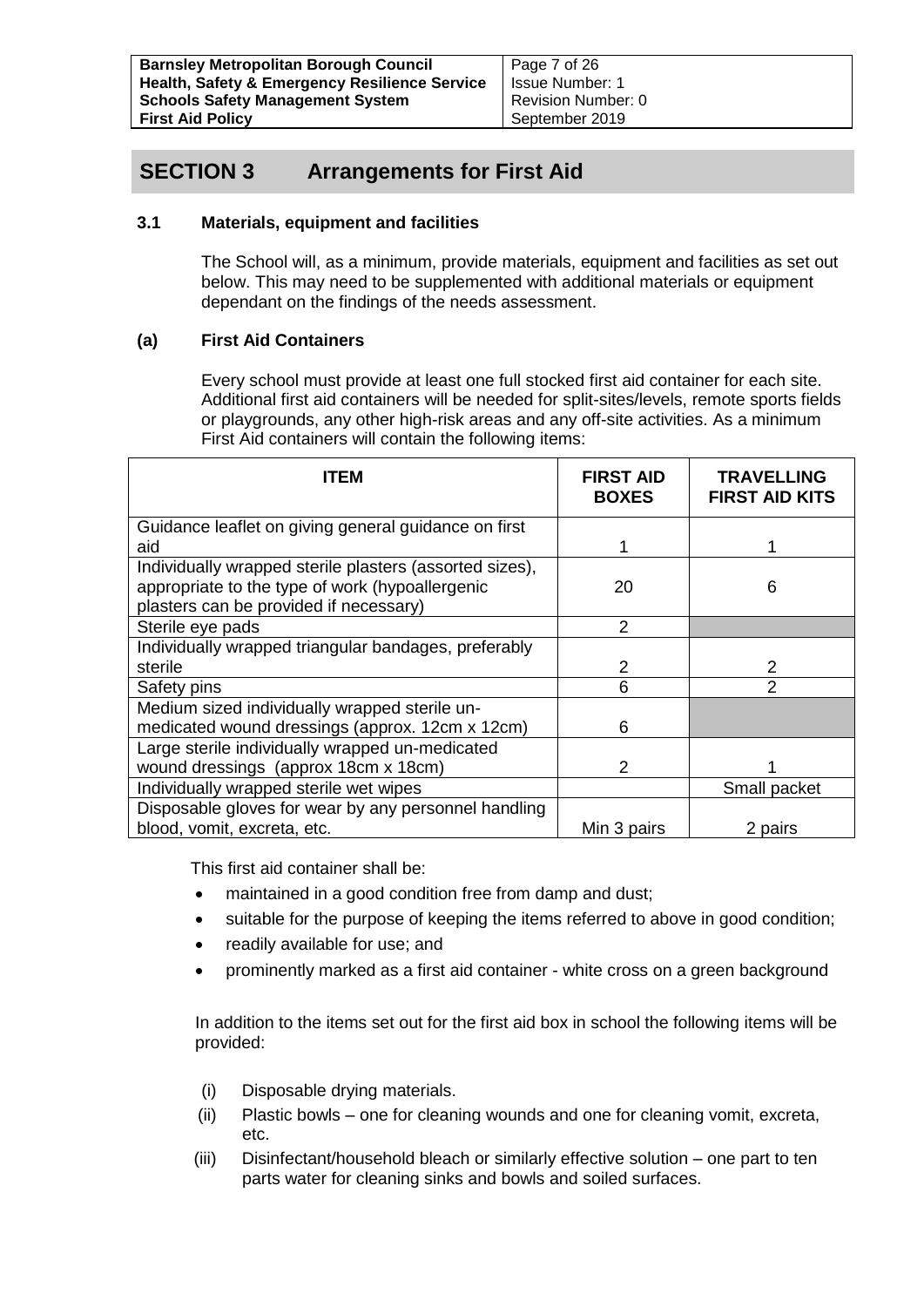| <b>Barnsley Metropolitan Borough Council</b>             | Page 8 of 26           |
|----------------------------------------------------------|------------------------|
| <b>Health, Safety &amp; Emergency Resilience Service</b> | <b>Issue Number: 1</b> |
| <b>Schools Safety Management System</b>                  | Revision Number: 0     |
| <b>First Aid Policy</b>                                  | September 2019         |

- (iv) Yellow biohazard bags for disposing of clinical waste (see section 7b).
- (v) A small supply of paracetamol is recommended for dysmenorrhoea (period pains). These must be securely kept separate to the first aid box and issued to pupils as appropriate and necessary by a person designated by the Headteacher. Records must be kept of all paracetamol issued (how many tablets, to whom, when and why).

#### *Items in (iii), (iv) and (v) above will be secured from access by children.*

For guidance on the first aid requirements for mini-buses, see the separate minibus guidance document.

The availability and contents of the first aid box(es) and other medical supplies will be checked on a regular basis by a designated First Aider/Appointed Person. They will also be responsible for all record keeping including:

- keeping first aid signage up to date,
- maintaining an inventory of the location of first aid boxes/supplies,
- recording when first aid boxes were checked for sufficient and in-date supplies,
- ensuring that first aiders are still qualified to carry out their duties and certificates are in-date.

#### **(b) Medical Room**

In compliance with The Education (School Premises) Regulations in force at the time the Governing Body will ensure that a room will be made available for medical treatment. This facility will contain the following and be readily available for use:

- sink with running hot and cold water;
- drinking water (if not available on mains tap) and disposable cups;
- paper towels;
- smooth-topped working surfaces;
- a range of first aid equipment (at least to the standard required in first aid boxes) and proper storage;
- chair;
- clean pillows and blankets;
- soap:
- clean protective garments for first aiders:
- suitable refuse container (foot operated) lined with a clinical waste bag;
- an appropriate record-keeping facility;
- a means of communication, e.g. telephone.

#### **3 .2 Appointment of First Aid Personnel**

The appointment of first aiders within the School will be calculated in accordance with the first aid risk assessment provided at appendix 1.

Unless first aid cover is part of a staff member's contract of employment, those who agree to become First Aiders do so on a voluntary basis.

In determining who should be trained in first aid the Headteacher will consider each individual against the following criteria: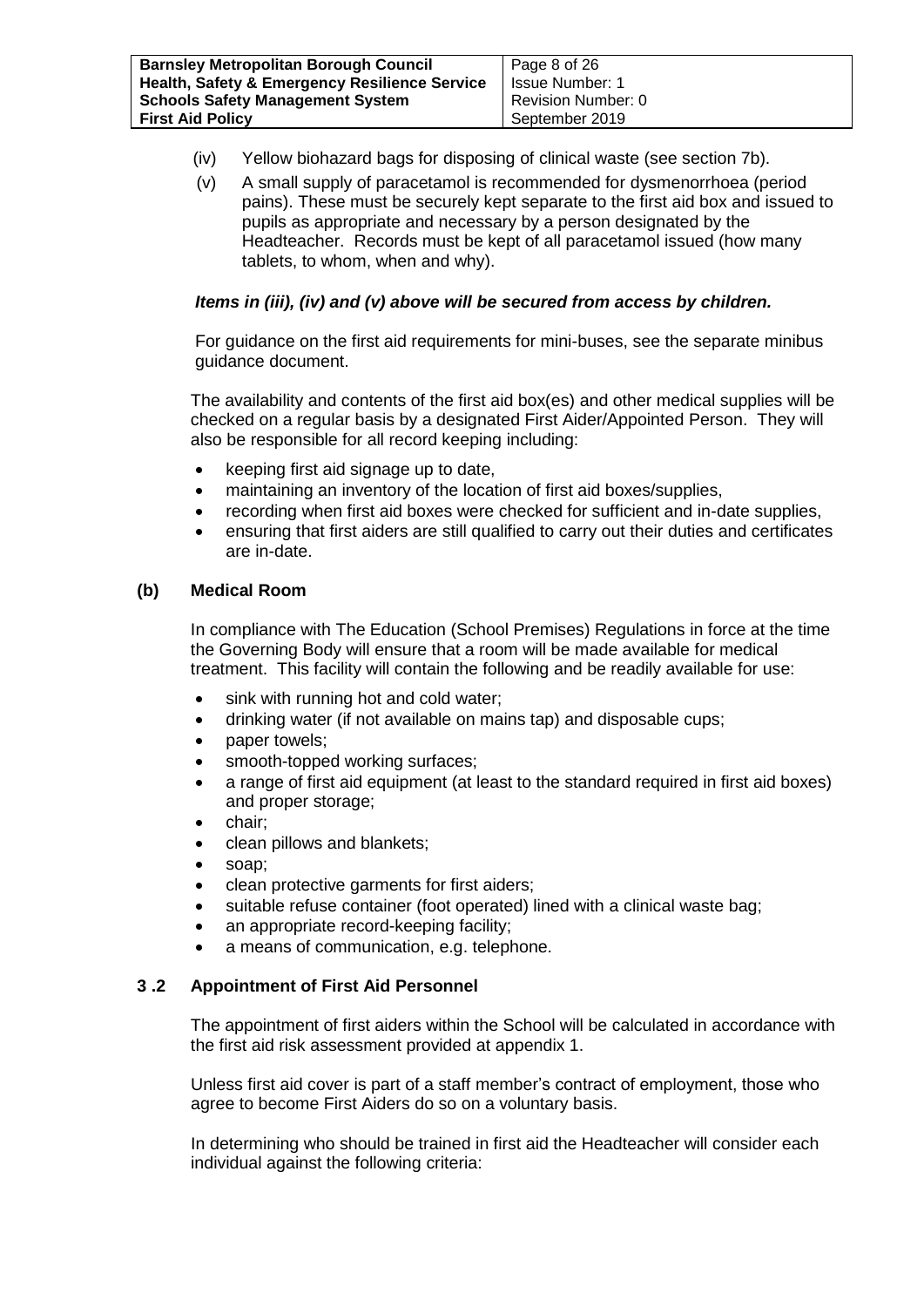| <b>Barnsley Metropolitan Borough Council</b>             | Page 9 of 26       |
|----------------------------------------------------------|--------------------|
| <b>Health, Safety &amp; Emergency Resilience Service</b> | Issue Number: 1    |
| <b>Schools Safety Management System</b>                  | Revision Number: 0 |
| <b>First Aid Policy</b>                                  | September 2019     |

- reliability and communication skills;
- aptitude and ability to absorb new knowledge and learn new skills;
- ability to cope with stressful and physically demanding emergency procedures;
- ability to leave normal duties to go immediately to an emergency.

#### **(a) Appointed Persons**

The Headteacher will appoint a member of staff to be the Appointed Person. The duties of the Appointed Person are to:

- look after the first aid equipment e.g. restocking the first aid container;
- ensure that an ambulance or other professional medical help is summoned when appropriate.

Appointed persons are not First Aiders. They should *not give* first aid treatment. However it is good practice to ensure that appointed persons have emergency first aid training (EFAW) and refresher training as appropriate.

#### **(b) First Aid at Work Certificate (FAW)**

This qualification is obtained through an approved course which reflects the standards set by Health and Safety Executive (HSE). FAW training courses involve at least 18 hours of training and are run over a minimum of three days and involve the attendee successfully completing an assessment. Holders of this qualification are normally referred to as First Aiders. At school the main duties of a First Aider are to:

- give immediate help to casualties with common injuries or illness and those arising from specific hazards at school;
- ensure that an ambulance or other professional medical help is called if it is deemed necessary.

The role of the qualified First Aider includes the treatment of any person on the school site/premises whether or not they are an employee, pupil, contractor or member of the public.

Additional training as identified by the needs assessment e.g. paediatric first aid, administration of epi-pens, may be required

#### **(c) Emergency First Aid at Work (EFAW)**

Emergency First Aid at Work is a one day course which provides basic life saving first aid and guidance on workplace health and safety regulations obtained through an approved course which reflects the standards set by Health and Safety Executive (HSE). The course is ideal for smaller workplaces which present few health and safety risks.

#### *NOTE*

*i) Other appropriate training identified should have a duration that relates to the* 

*relevant syllabus content (as compared with FAW/ EFAW)*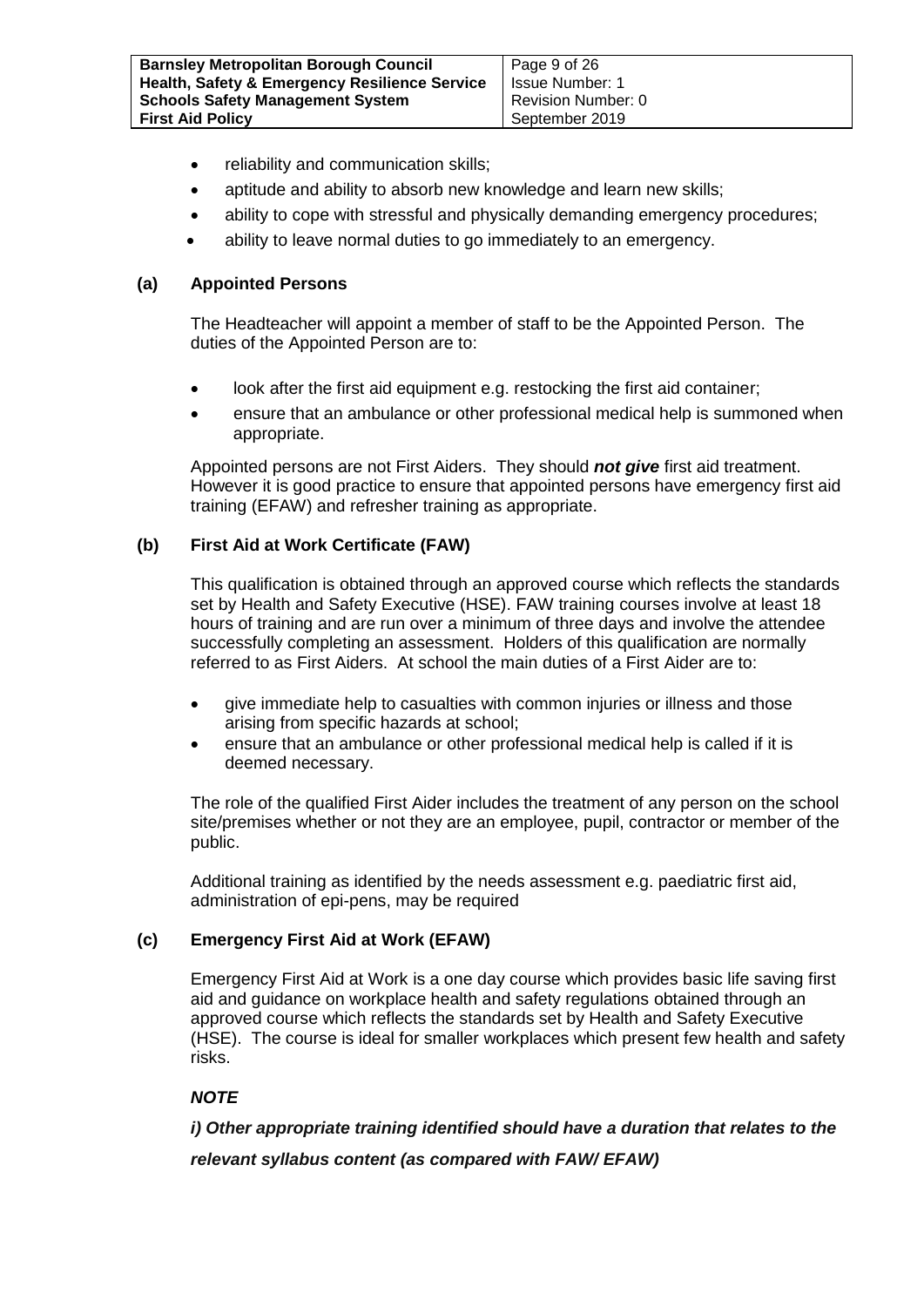#### **(d) Paediatric First Aid**

In addition to the first aid personnel requirements identified above, services and organisations which care for 0 to 5 year olds must have at least one first aider on the premises who has completed a specific course in paediatric first aid. To ensure there is adequate cover for absences and off site visits it is recommended that this cover is increased to at least two qualified people.

Persons who are in receipt of the First Aid at Work qualification may also attend paediatric first aid training and thereby hold both qualifications. However, it is not a requirement for a person attending the Paediatric First Aid Course to already hold the First Aid at Work qualification.

#### **(e) Matrons and School Nurses**

For a person to be designated the appointment of matron or school nurse, that person must either be an:

- Enrolled Nurse or
- Registered Nurse

The regulations relating to First Aid at Work Certificates applies, in that those employees need to undertake refresher training in order for their qualification in First Aid at Work to be valid.

Where a nurse is based at the Special School, but not employed by the Education Authority, it is the responsibility of that nurse to consult their employer regarding the validity of their qualification for administering first aid under the Regulations.

#### **(f) Rescue and Emergency Care**

There are other HSE recognised first aid qualifications which are specialised for particular circumstances. Many of these are designed for use where access to medical emergency services are limited and where the welfare of the injured may depend on immediate treatment.

These are particularly useful for off-site visits and most outdoor activity qualifications are only valid with up to date specific first aid qualifications.

They are normally gained through intensive 2 or 3 day practical courses and are renewable every 3 years.

Information on these courses can be obtained through the Outdoor Activity Specialist.

#### **(g) General Points**

**(i)** Certificates for the purposes of first aid at work last for three years. Before their certificates expire, first-aiders will need to undertake a requalification course as appropriate, to obtain another three-year certificate. Once certificates have expired the first aider is no longer considered to be competent to act as a workplace first aider*.*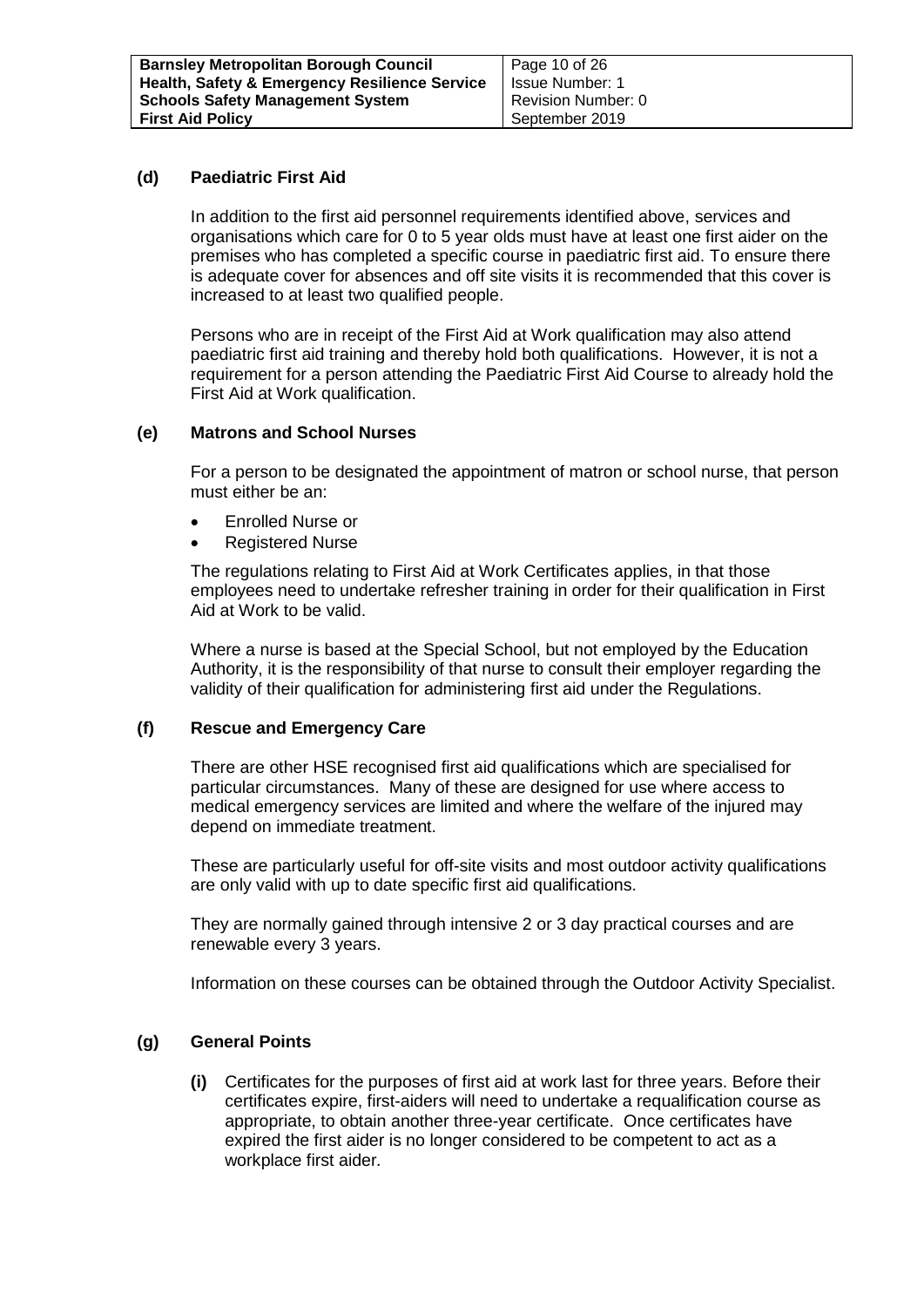| <b>Barnsley Metropolitan Borough Council</b>             | Page 11 of 26      |
|----------------------------------------------------------|--------------------|
| <b>Health, Safety &amp; Emergency Resilience Service</b> | Issue Number: 1    |
| <b>Schools Safety Management System</b>                  | Revision Number: 0 |
| <b>First Aid Policy</b>                                  | September 2019     |

(ii) Records of First Aiders certification dates and dates of additional specific or refresher training should be kept in a file within the school.

#### **3.3 Information on First Aid arrangements**

The Headteacher will inform all employees at the School of the following:

- the arrangements for recording and reporting accidents;
- the arrangements for first aid;
- those employees with qualifications in first aid:
- the location of first aid boxes.

In addition the Headteacher will ensure that signs are displayed throughout the School providing the following information:

- names of employees with first aid qualifications
- location of first aid boxes.

All members of staff will be made aware of the School's First Aid Policy.

#### **3.4 Assessment of First Aid Requirements**

The minimum number or basic level of first aid provision is calculated using a risk assessment (see appendix 1), taking into account factors such as:

- staff and/or pupils with disabilities or special health needs;
- age range of the pupils;
- activities undertaken during school session times;
- materials and equipment to which children have access;
- number of pupils on site;
- the number of buildings on the school site.

However, schools must give additional consideration to the following factors when determining the level of provision:

- the arrangements when a qualified first aider is not on site due to absence/training;
- the design/layout of the site/premises is such that staff who are trained in emergency first aid should be readily available.
- first aid requirements for school visits and journeys, break and lunchtimes

Therefore, there will often be more first aiders than are required by the risk assessment.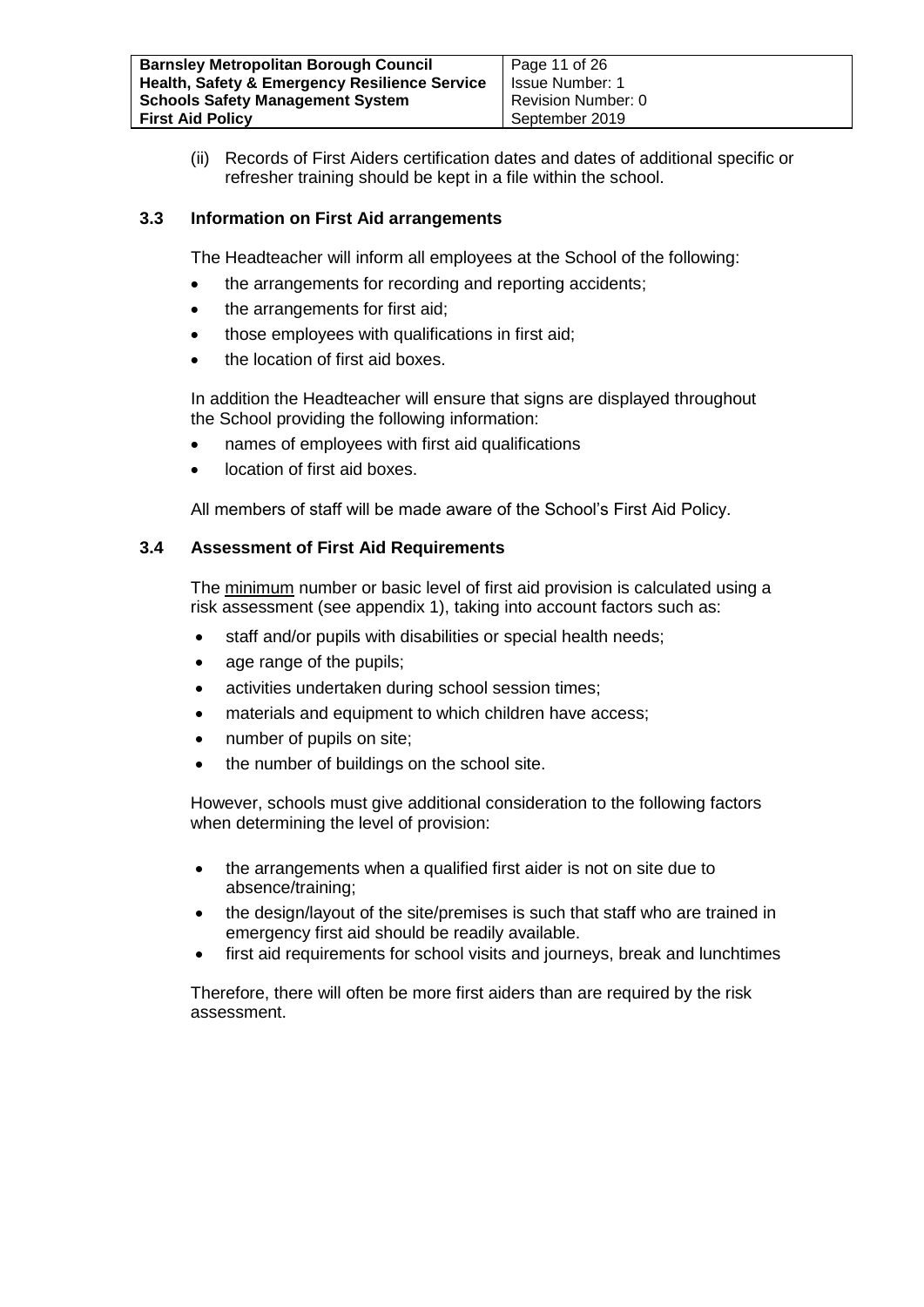#### **3.5 Payment for First Aiders**

In order to receive payment for first aid duties you need to:

- 1. Hold a current/valid First Aid at Work certificate, and;
- 2. Be one of the designated First Aiders/Appointed Persons detailed on the first aid risk assessment for your premises, and;
- 3. Be designated as a First Aider/Appointed Person on SAP/ your payroll providers payment system (subjects to points 1 and 2, your manager will need to submit a variation to contract to BSS to achieve this)

#### **3.6 Record Keeping**

Schools are to keep a record of all First Aid training.

## **SECTION 4 Accident Reporting**

The Governing Body will implement the Council's Procedures for reporting:

- (a) all accidents to employees;
- (b) all incidents of violence and aggression.

The Governing Body is aware of its statutory duty under The Reporting of Injuries, Diseases and Dangerous Occurrences Regulations 1995 (RIDDOR) as amended in respect of reporting the following to the Health and Safety Executive as it applies to employees.

Detailed guidance on the reporting of accidents can be found in the Accidents and Incidents Management Standard.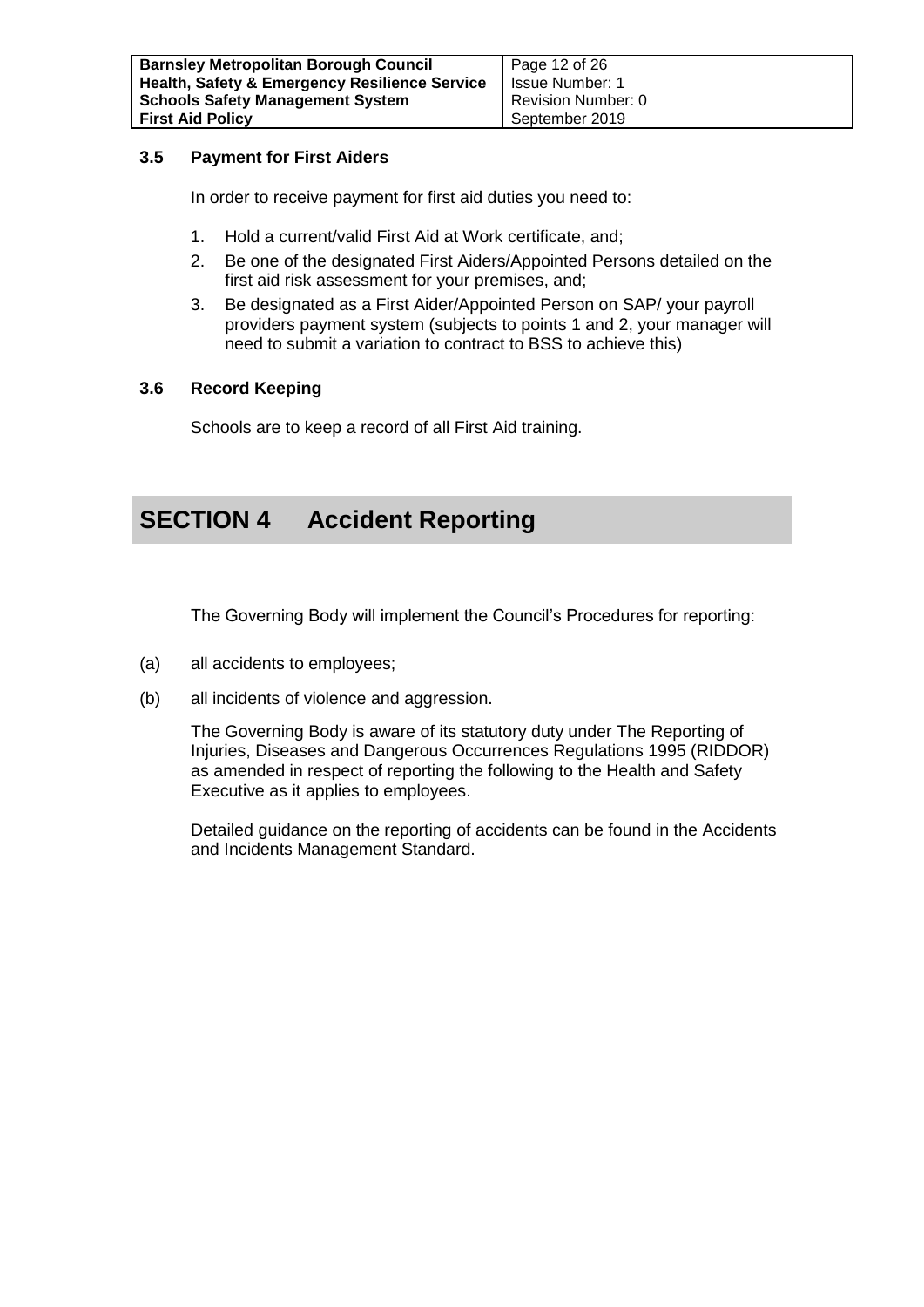## **SECTION 5 Pupil accidents involving Head Trauma**

The Governing Body recognise that accidents involving the pupil's head can be problematic because the injury may not be evident (e.g. internal) and the effects only become noticeable after a period of time.

- (a) In accordance with the Health and Safety Management Standard for Accidents and Incidents (Adverse Events), where a pupil receives a blow to the head as a result of an accident Form RH1 – bump note will be completed.
- (b) Where emergency treatment is not required the Form RH1 Bump Note , found in the Schools Management Standard for Accidents and Incidents (Adverse Events) will be sent to the parents as the reverse side of the letter informing them of the accident to their child.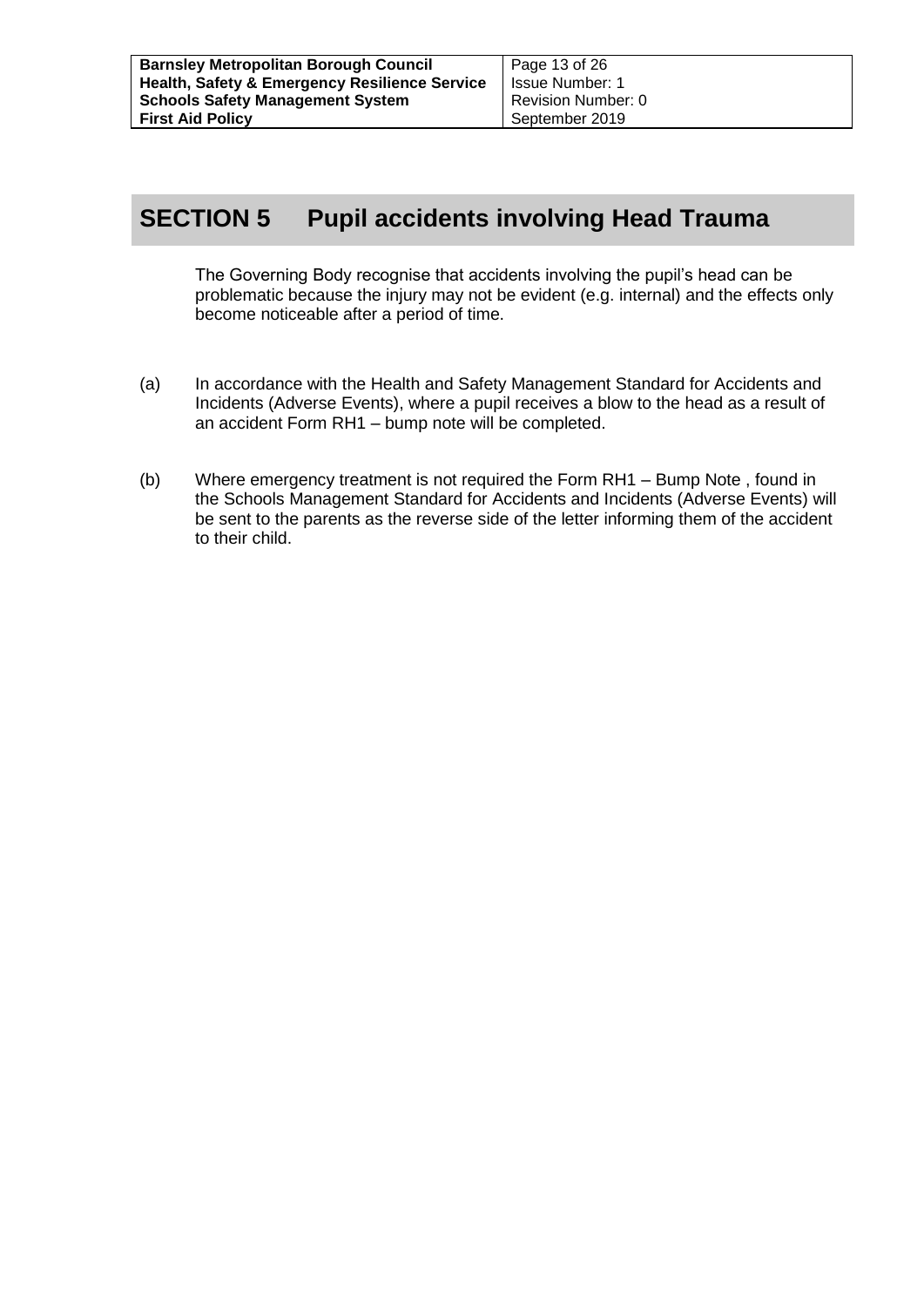## **SECTION 6 Transport to Hospital or Home**

The Headteacher will determine what is a reasonable and sensible action to take in the circumstances of each case.

- (a) Where the injury is an emergency an ambulance will be called following which the parent will be called.
- (b) Where hospital treatment is required but it is not an emergency, then the Headteacher will contact the parents for them to take over the responsibility of the child.
- (c) If the parents cannot be contacted then the Headteacher may decide to transport the pupil to hospital.
- (d) Where the Headteacher makes arrangements for transporting a child then the following points will be observed:
	- i) only staff cars insured to cover such transportation will be used;
	- ii) no individual member of staff should be alone with a pupil in a vehicle;
	- iii) the second member of staff will be present to provide supervision for the injured pupil:
	- iv) at least one member of staff will be the same gender as the pupil.
	- v) where reasonably practicable, efforts are made to obtain the appropriate car seat for the pupils height/weight $1$

-

<sup>1</sup> The law allows for children between three and 12 years to travel in the **back** of a car using no more than an adult seat belt for short and occasional journeys made for reasons of "unexpected necessity" (so in unforeseen circumstances such as an accident, a child seat would not be required if there were none available for use.)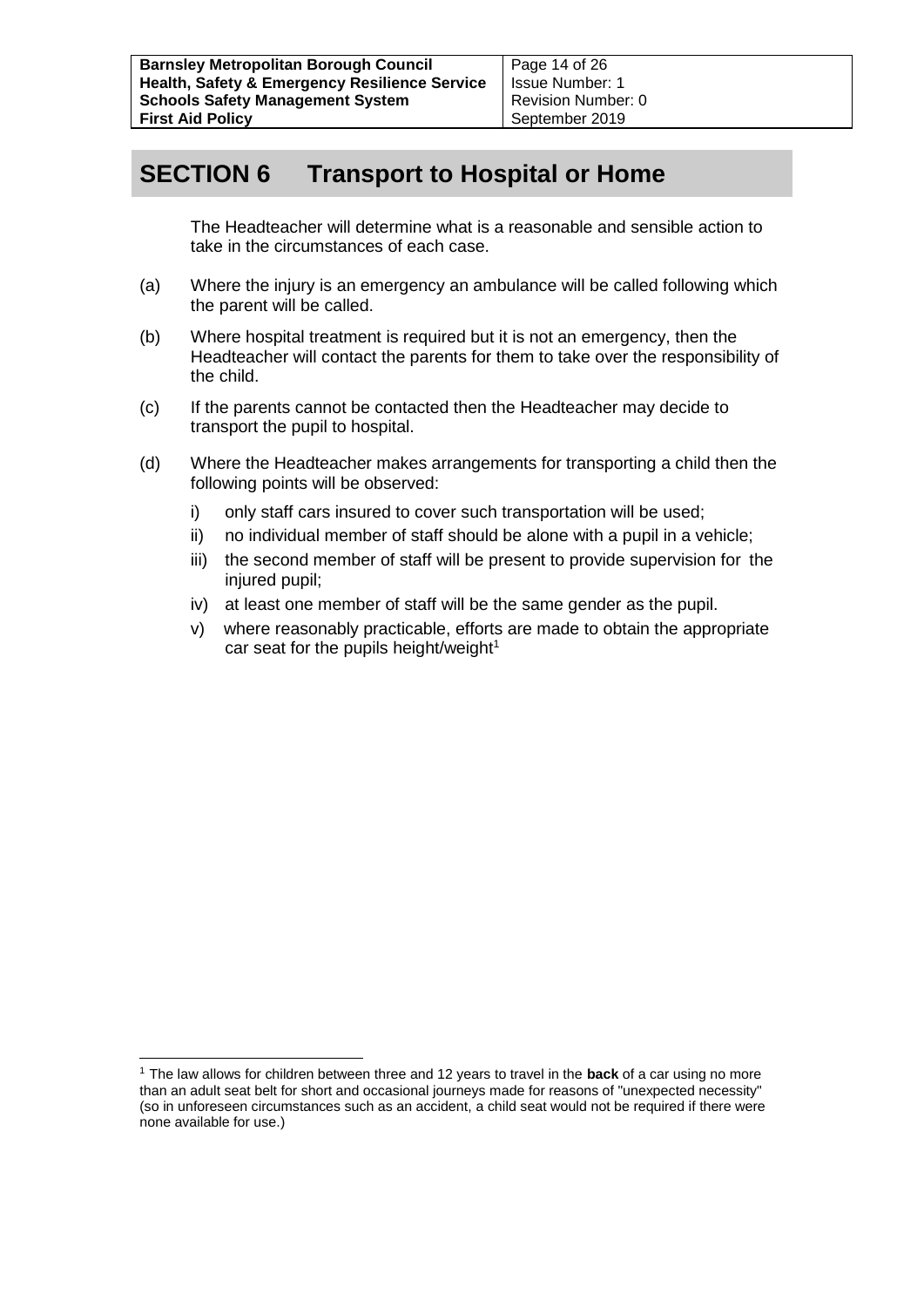Page 15 of 26 Issue Number: 1 Revision Number: 0 September 2019

## **SECTION 7 Associated Advice**

#### **(a) Emergency Dental Care**

The Community Dental Services offer the following guidance on procedures to be followed when a child has a tooth displaced during an accident at school. The advice, if followed, may well prevent the disfigurement of a child by the loss of a front tooth.

#### **Emergency First Aid following trauma to the teeth**

Dentists advise that following trauma to the mouth it is important that the child is assessed by a dentist as soon as possible, even if there is no apparent damage to the teeth.

This treatment may be provided by the child's dentist, by the Community Dentist at the nearest Community Dental Clinic, or by any other dentist who can be contacted and is willing to provide immediate treatment.

It is not advisable to attend hospital for the urgent dental treatment required as valuable time may be lost during travelling or waiting while more serious accident cases are treated.

#### **(b) Blood Spillages and bodily fluids (including vomit)**

A COSHH assessment should be obtained and displayed with the supplies for dealing with body fluids and clinical waste. The procedure for dealing with bodily fluids is:

- put on plastic apron and latex gloves;
- place paper towels over spillage;
- gently pour disinfectant on to the paper towels;
- for carpets use soap and hot water as some disinfectants will bleach;
- wash gloved hands and leave the solution as directed on the label:
- pick up towels (with gloves) and place in a plastic bag;
- wash the area thoroughly with detergent and hot water, then dry;
- place all used towels in a plastic bag, wash gloved hands, place gloves in bag and seal, and ensure bag is sent for incineration;
- wash hands.

#### **(c) Clinical Waste and Contaminated Injuries**

Clinical waste is disposed of in yellow bags as this colour identifies the contents as bodily fluids or waste. The schools' clinical waste and hygiene services which collect sanitary waste can be asked to provide larger bins for nappies and body fluids. This also includes incontinence in nursery/primary pupils.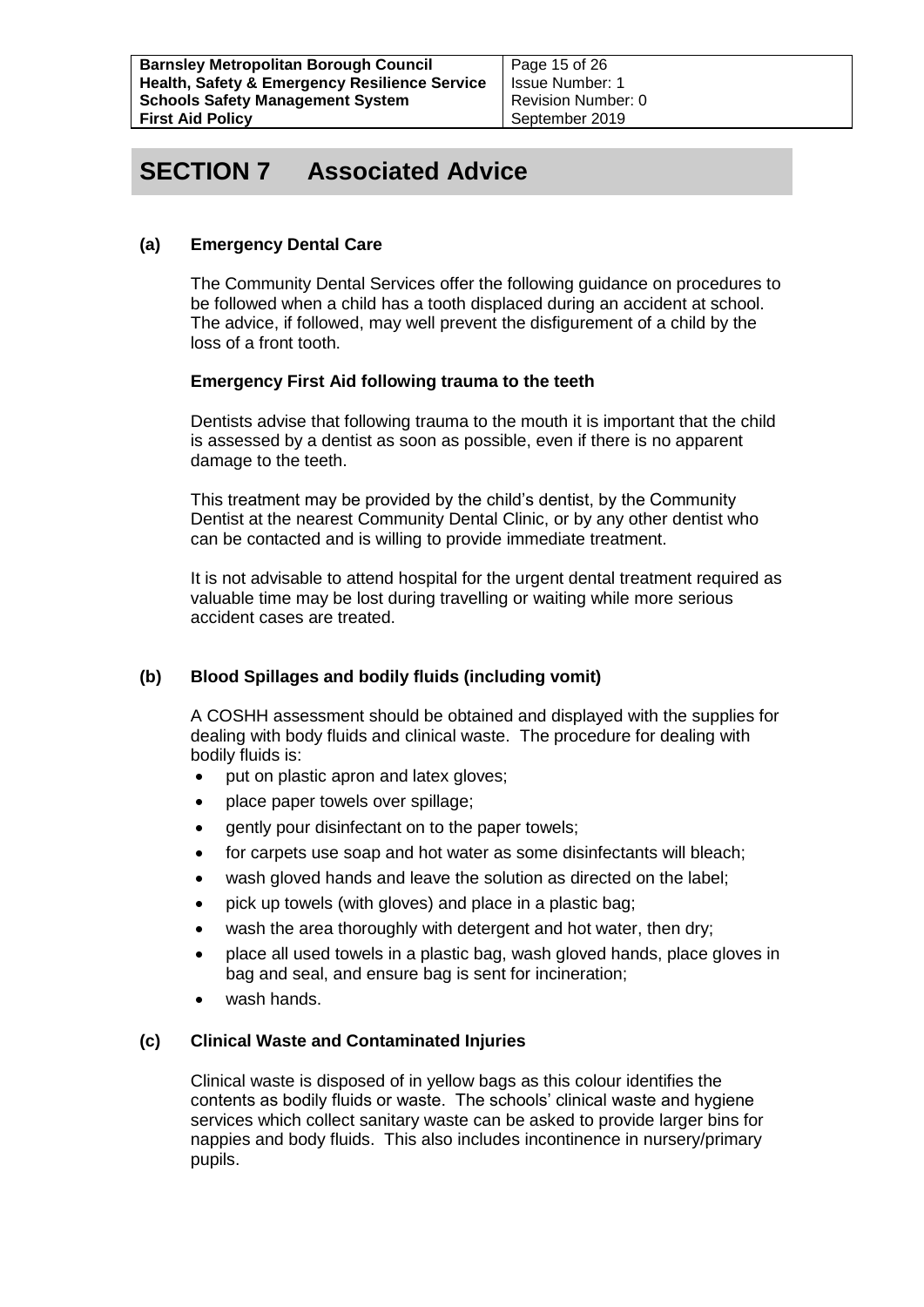| <b>Barnsley Metropolitan Borough Council</b>             | Page 16 of 26      |
|----------------------------------------------------------|--------------------|
| <b>Health, Safety &amp; Emergency Resilience Service</b> | Issue Number: 1    |
| <b>Schools Safety Management System</b>                  | Revision Number: 0 |
| <b>First Aid Policy</b>                                  | September 2019     |

If it is thought that biological pathogens have entered the body via a contaminated injury, the Corporate Health and Safety Management Standard for Contaminated Injuries should be referred to for further guidance.

Contaminated injuries include:

- Human bites
- Scratches by humans
- Injuries caused by an object contaminated with visible blood
- Needle stick injury/injury with a needle
- Exposure to blood borne viruses (e.g. hepatitis B, hepatitis C, Human Immunodeficiency Virus (HIV))

#### **(d) School Journeys**

- The provision of adequate first aid cover should form part of the essential risk assessment involved in organising any off-site activity.
- Where the trip is extended or remote in nature, or the likelihood of injury is higher, a qualified First Aider should accompany the group.
- Where journeys are close to populated areas, or the likelihood of injury is minimal, then an appointed person or someone with a working knowledge of first aid procedures should accompany sports or field trips and other school journeys, and a travelling first aid kit should be provided.
- The planning for such journeys will include what to do in case of accident and emergency (see Educational Visits and Journeys Guidance).

#### **(e) Access for Ambulance**

Unobstructed and adequate access should be maintained for ambulances and for ambulance staff and their equipment. Suitable signs should be displayed if deemed appropriate.

#### **(f) Hospital Consent Forms**

It is unlikely that school staff who take pupils to hospital after accidents will be asked by the hospital to sign consent forms but if asked they must decline.

The hospital will have procedures for obtaining consent from other sources if the parents are not available.

#### **(g) Religious Considerations**

Due to religious convictions, some families choose to decline certain medical procedures or treatments. If this is made known to the school, pupils' record cards should have an appropriate entry regarding this, and this should be known to the First Aider or teacher who may have the duty of taking the child to hospital in emergency if the parent is not available.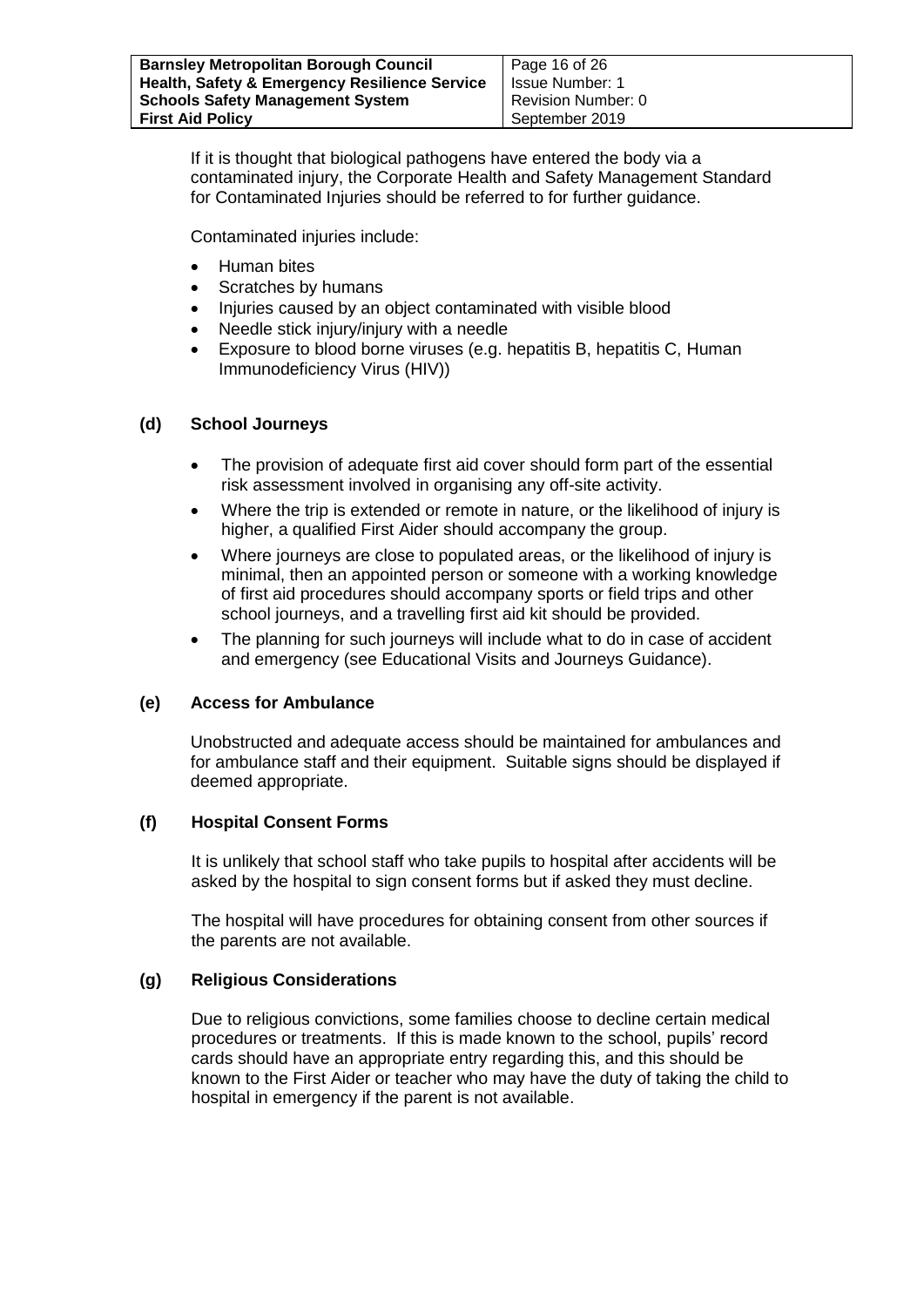#### **(h) Other Users of the Premises**

Headteachers should encourage mutual co-operation and assistance between the other users of the premises (for example DSO Catering, Caretaking and Cleaning Services) and the school in first aid matters.

Contractors may have their own First Aiders or Appointed Persons. The school and the contractors should co-operate and exchange information about First Aiders, etc. in case there is a need for help and assistance in an emergency.

Similarly, Headteachers should inform those hiring the premises where the First Aid facilities are.

#### **(i) Children with Medical Conditions**

There are children in mainstream schools and special schools who may have particular medical conditions where the administering of first aid may require variation. Such children should be subject to an individual care plan and may require special procedures in the event of an accident.

The school should have a separate Policy for 'Supporting Children in School who have a Medical Need'. This will deal with specific response to emergencies such as anaphylaxis and asthma attack.

#### **(j) Contaminated Injuries**

Additional, specific advice on dealing with contaminated injuries is available in the [Contaminated Injuries Health and Safety Management Standard](http://test-intranet/intradoc/groups/public/documents/actioncirculars/contaminated_injuries.rtf) available on the health and safety website.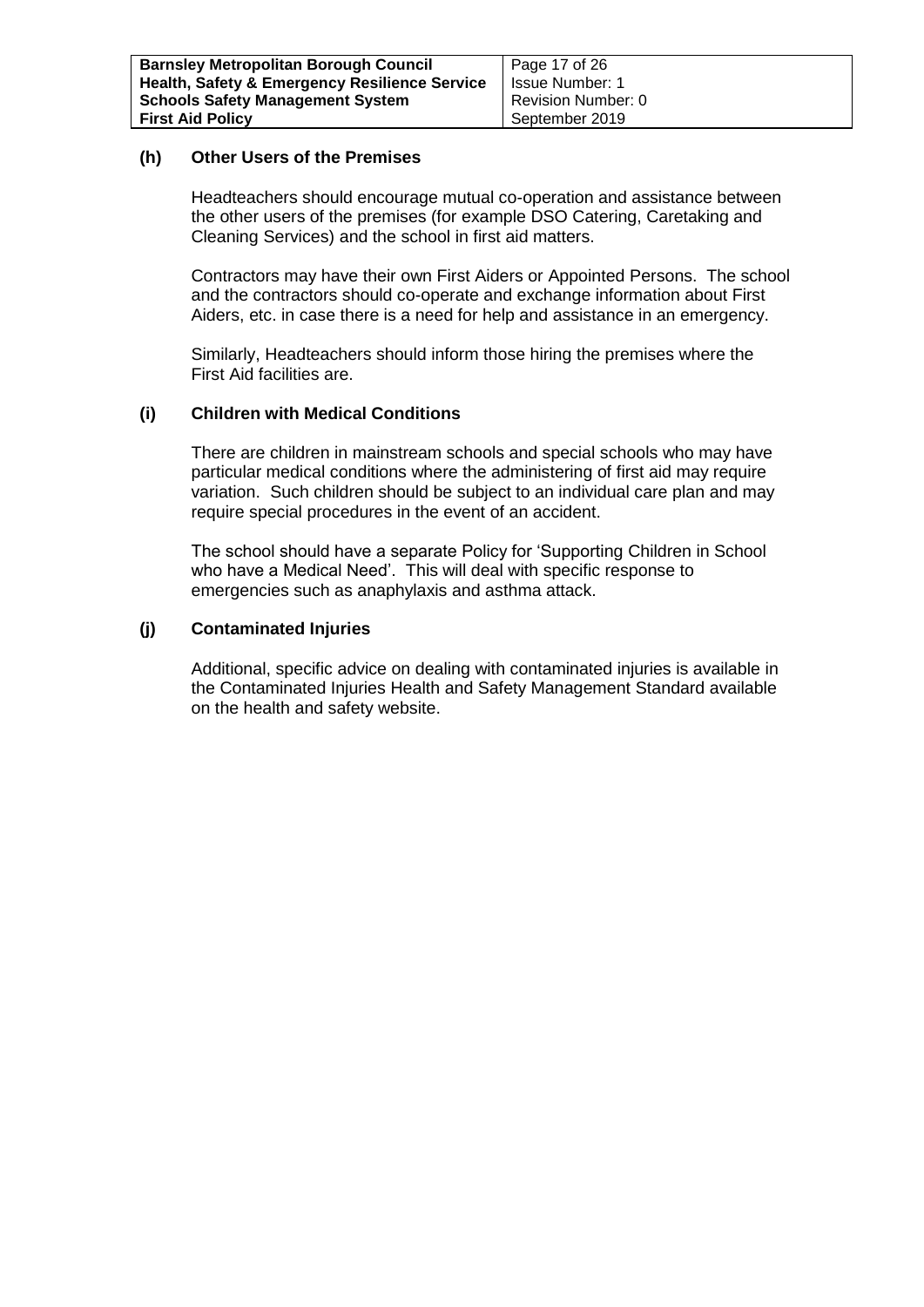## **Section 8 – Provision away from the school**

- (a) Provision of first aid away from the school site is part of the arrangements under visits and journeys. The level of first aid provision is an integral part of the risk assessment process.
- (b) The provision of first aid will reflect whether the visit or journey is deemed to be low, medium or high risk.
- (c) Factors which will determine the level of risk will include:
	- (i) means of transport;
	- (ii) whether the visit is to a remote location or an establishment with first aid provision;
	- (iii) nature of any activities the pupils might be involved in;
	- (iv) estimated time for emergency services to arrive.
- (d) A risk assessment is by its very nature, a response to a number of variables, and as such it is impossible to provide a table that details the level of first aid provision to a specific visit or journey. Some examples are:

#### **(i) Low risk – walking a class from school to a nearby municipal building.**

In such a case carrying first aid provisions would not appear to be necessary. The important factor would be the need to summon assistance in the event of any accident (e.g. road traffic collision). A mobile phone would be an appropriate risk management control.

#### **(ii) Medium Risk – sports activity after school**

In this case the risk of personal injury is increased and therefore it would be expected that first aid provisions would be available and the member of staff would have a knowledge of first aid, such as the Emergency First Aider at Work certificate.

#### **(iii) High Risk – an adventurous activity where the group leader is a member of the school staff**

In order to undertake this activity the group leader would normally hold a nationally recognised qualification, which requires the possession of a first aid qualification enabling them to administer first aid.

They should carry an appropriate first aid kit throughout the activity.

The vehicle on which the group travel should carry the appropriate first aid provisions as detailed in the Minibus Guidance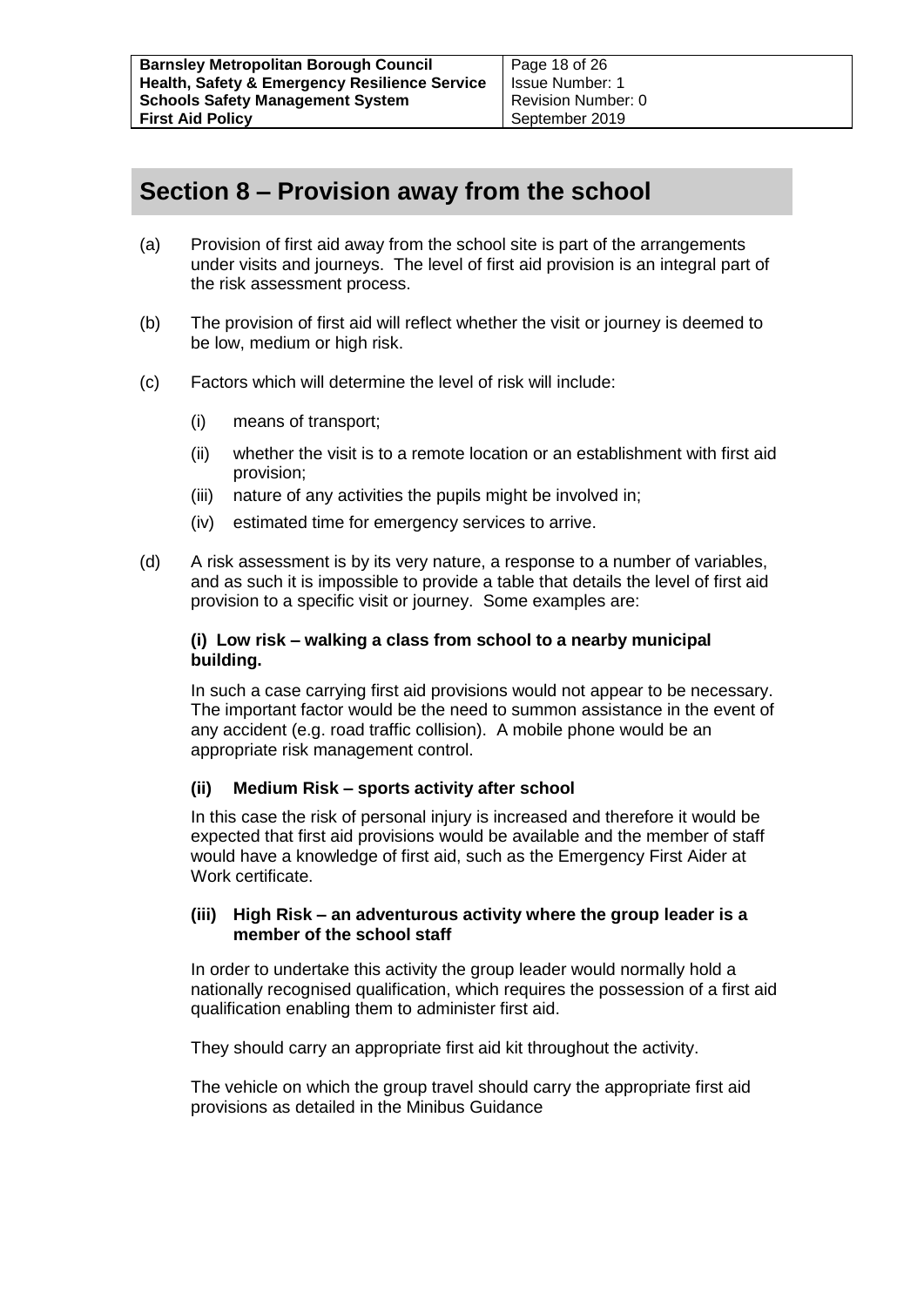| <b>Barnsley Metropolitan Borough Council</b>             | Page 19 of 26          |
|----------------------------------------------------------|------------------------|
| <b>Health, Safety &amp; Emergency Resilience Service</b> | <b>Issue Number: 1</b> |
| <b>Schools Safety Management System</b>                  | Revision Number: 0     |
| <b>First Aid Policy</b>                                  | September 2019         |

- (e) The attainment of the Rescue and Emergency Care first aid qualification may be appropriate for staff who organise or accompany educational visits on a regular basis.
- (f) In any case where a school is uncertain of the level of first aid provision they should contact the Authority's Visits and Journeys Coordinator.

## **SECTION 9 Approval**

This Policy was approved by the Full Governing Body of the School at their meeting on

23<sup>rd</sup> March 2022 **and recorded by** 

resolution in the minutes of meeting.

Date of next policy review \_\_ January 2023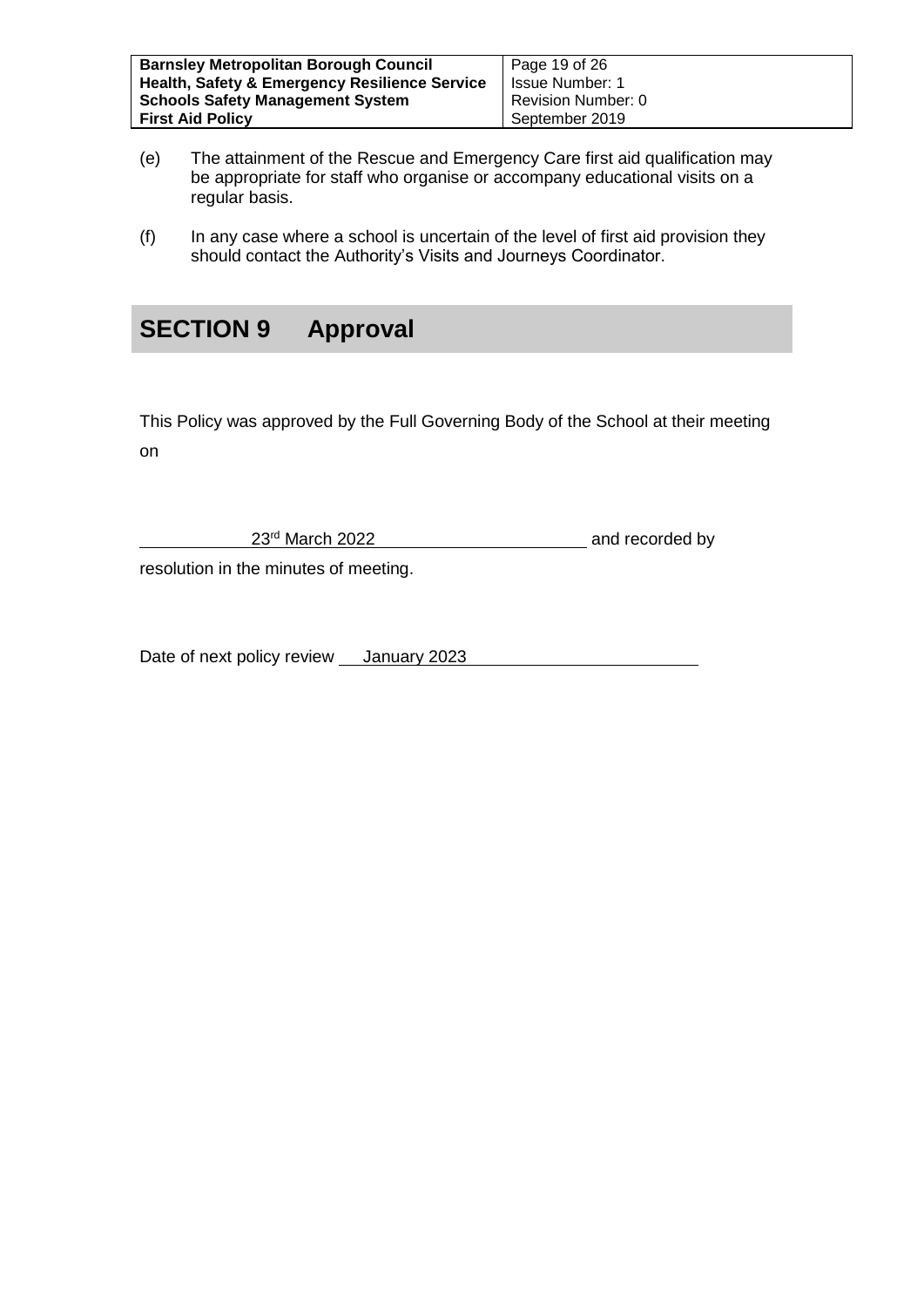| <b>Barnsley Metropolitan Borough Council</b>             | Page 20 of 26      |
|----------------------------------------------------------|--------------------|
| <b>Health, Safety &amp; Emergency Resilience Service</b> | Issue Number: 1    |
| <b>Schools Safety Management System</b>                  | Revision Number: 0 |
| <b>First Aid Policy</b>                                  | September 2019     |

|                    | <b>Barnsley Metropolitan Borough Council</b><br><b>Health, Safety and Emergency Resilience Service</b><br><b>First Aid Needs Assessment Form</b> |                                |  |
|--------------------|--------------------------------------------------------------------------------------------------------------------------------------------------|--------------------------------|--|
| <b>School Name</b> |                                                                                                                                                  | <b>Oxspring Primary School</b> |  |
|                    | <b>Address</b>                                                                                                                                   | <b>Sheffield Road</b>          |  |
|                    | <b>Date of Assessment</b>                                                                                                                        | January 2022                   |  |
|                    | <b>Name of Assessor</b>                                                                                                                          | Sharon Irwin                   |  |
|                    | <b>Signature of Assessor</b>                                                                                                                     |                                |  |
|                    | Headteacher/Governor/Responsi<br>ble Person                                                                                                      | Sharon Irwin                   |  |
|                    | <b>Signature</b>                                                                                                                                 |                                |  |
|                    | Date                                                                                                                                             | January 2022                   |  |

This table, extracted from HSE guidance, is to assist managers/supervisors in determining the number of first aiders/emergency first aiders required by the Health and Safety (First Aid) Regulations 1981(as amended) . Regardless of the numbers of First Aiders/Emergency First Aiders required the following must be considered:

- 1. When considering the risk level of the workplace/environment e.g. a normal classroom would be considered a low hazard environment while a laboratory or workshop would be high hazard.
- 2. Where there are hazards for which additional first aid skills are necessary at least one First Aider trained in the specific emergency action is required (examples include the use of/contact with cyanide and hydrofluoric acid).
- 3. Where employees travel a lot, work remotely or work alone personal first aid kits should be provided.
- 4. There needs to be adequate first aid provision at all times people are at work, including considering shift and out-of-hours work.
- 5. The provision of first aid to Council employees who work at sites occupied by other employers.
- 6. There needs to be adequate first aid provision to cover annual leave and planned absences (also consider what action will be taken in unplanned and emergency absences).
- 7. The number and type of members of the public who visit the premises.
- 8. Whether the calculated first aid provision seems reasonable considering the type of injuries that might occur.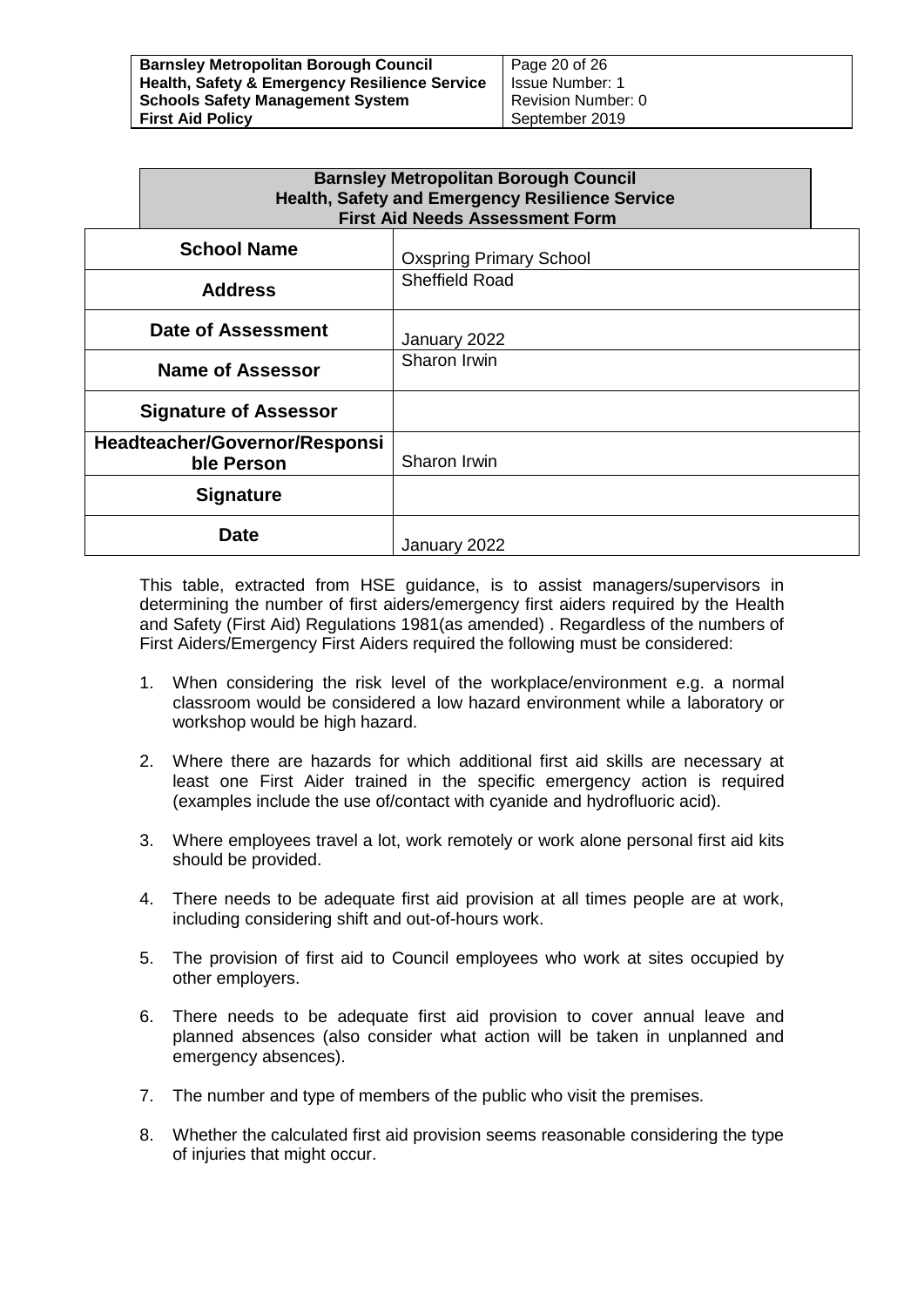| <b>Barnsley Metropolitan Borough Council</b><br><b>Health, Safety &amp; Emergency Resilience Service</b><br><b>Schools Safety Management System</b> | Page 21 of 26<br>Issue Number: 1<br>Revision Number: 0 |
|-----------------------------------------------------------------------------------------------------------------------------------------------------|--------------------------------------------------------|
| <b>First Aid Policy</b>                                                                                                                             | September 2019                                         |
|                                                                                                                                                     |                                                        |

| 1. From your risk<br>assessment, what<br>degree of hazard<br>is associated<br>with your work<br>activities?                   | 2. How<br>many<br>employ-<br>ees do<br>you<br>have? | 3. What first-aid<br>personnel do you<br>need?                                                        | 4. What injuries<br>and illnesses<br>have previously<br>occurred in your<br>workplace?                                         | 5. Have you taken<br>account of the<br>factors below that<br>may affect your<br>first-aid provision?  |
|-------------------------------------------------------------------------------------------------------------------------------|-----------------------------------------------------|-------------------------------------------------------------------------------------------------------|--------------------------------------------------------------------------------------------------------------------------------|-------------------------------------------------------------------------------------------------------|
| Low-hazard<br>eg offices, shops,<br>libraries                                                                                 | Fewer<br>than 25                                    | At least 1 appointed<br>person                                                                        | · Ensure any injuries or<br>illness that may occur<br>can be dealt with by the<br>first-aiders you provide                     | · Inexperienced workers<br>or employees with<br>disabilities or particular<br>health problems         |
|                                                                                                                               | $25 - 50$                                           | At least 1 EFAW trained<br>first-aider                                                                | · Where first-aiders<br>are shown to be<br>unnecessary, there is                                                               | · Employees who<br>travel a lot, work<br>remotely or work alone                                       |
|                                                                                                                               | More than<br>50                                     | At least 1 FAW trained<br>first-aider for every 100<br>employed (or part thereof)                     | still a possibility of an<br>accident or sudden<br>illness, so you may wish<br>to consider providing<br>qualified first-aiders | · Employees who work<br>shifts or out-of-hours<br>· Premises spread out                               |
| <b>Higher hazard</b><br>eg light engineering                                                                                  | Fewer<br>than 5                                     | At least 1 appointed<br>person                                                                        |                                                                                                                                | across buildings/floors<br>· Workplace remote<br>from the emergency<br>services                       |
| and assembly work,<br>food processing,<br>warehousing, extensive<br>work with dangerous<br>machinery or sharp<br>instruments. | $5 - 50$                                            | At least 1 EFAW or<br>FAW trained first-aider,<br>depending on the type of<br>injuries that may occur |                                                                                                                                | · Employees working<br>at sites occupied by<br>other employers<br>· Planned & unplanned               |
| construction, chemical<br>manufacture                                                                                         | More than<br>50                                     | At least 1 FAW trained<br>first-aider for every 50<br>employed (or part<br>thereof)                   |                                                                                                                                | absences of first-aider/<br>appointed person<br>• Members of the<br>public who visit the<br>workplace |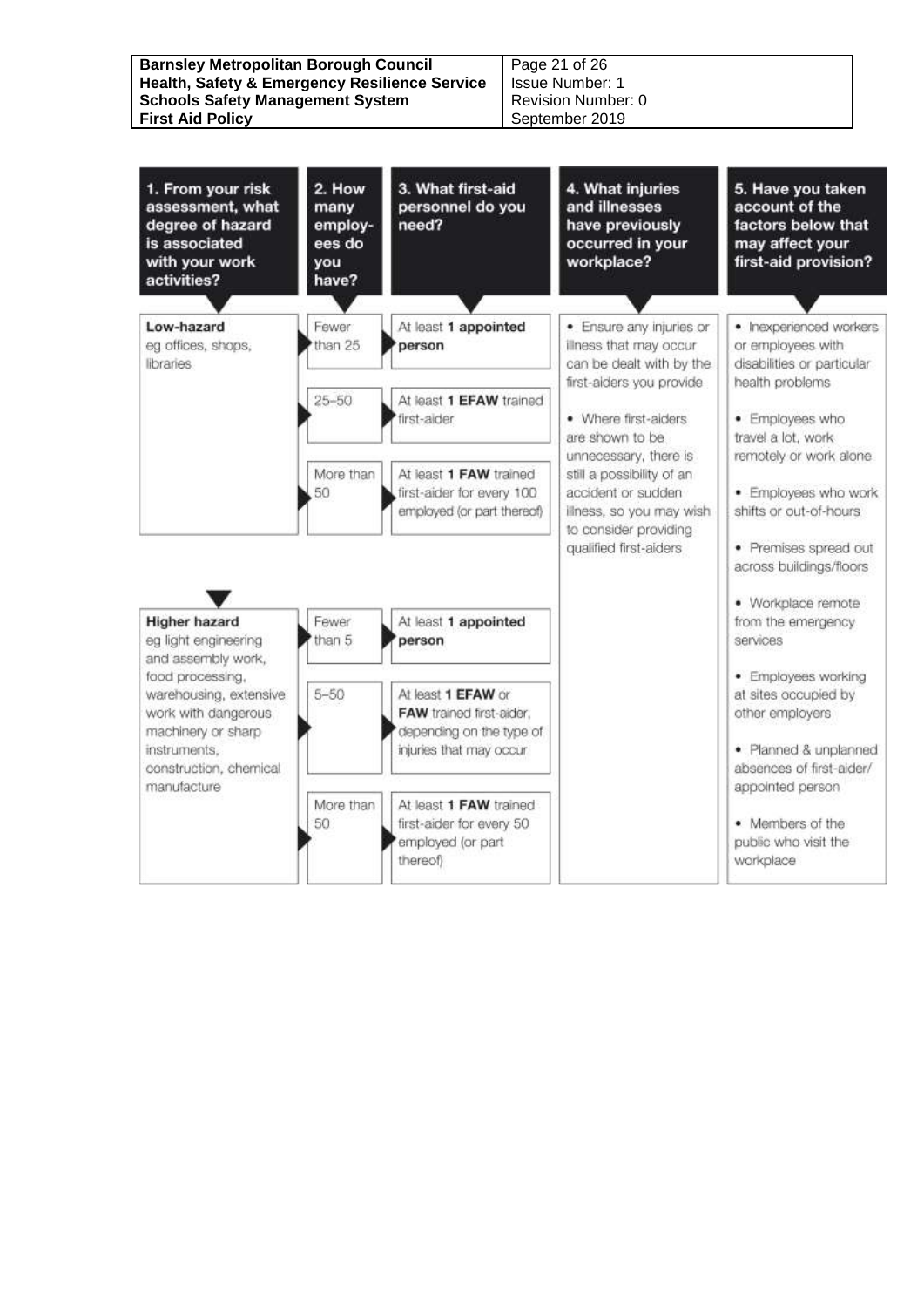| <b>Barnsley Metropolitan Borough Council</b>             | Page 22 of 26          |
|----------------------------------------------------------|------------------------|
| <b>Health, Safety &amp; Emergency Resilience Service</b> | <b>Issue Number: 1</b> |
| <b>Schools Safety Management System</b>                  | Revision Number: 0     |
| <b>First Aid Policy</b>                                  | September 2019         |

#### **Barnsley Metropolitan Borough Council Health, Safety and Emergency Resilience Service First Aid Risk Assessment Form**

| <b>Directorate</b>                     |                                |
|----------------------------------------|--------------------------------|
| <b>Division</b>                        |                                |
| <b>Service/Function</b>                | Education                      |
| <b>Location/site</b>                   | <b>Oxspring Primary School</b> |
| <b>Date of Assessment</b>              | January 2022                   |
| Senior Designated Officer for the site | Sharon Irwin                   |
| <b>Name of assessor</b>                | Sharon Irwin                   |
| <b>Date</b>                            |                                |

This form is to assist managers/supervisors in determining the number of first aiders/emergency first aiders required by the Health and Safety (First Aid) Regulations 1981 and the Approved Code of Practice. The form allocates weightings to possible replies to the questions. These weightings are shown in brackets.

- Complete Parts 1-13 of the Assessment by writing the weighting for the reply in the appropriate box. Unless otherwise stated, choose only one reply for each question.
- Calculate the overall total for Parts 1-13 using the space provided on page 6 of the form. Once you have calculated your overall total refer to the table on page 7 to determine your first aid requirement.

#### **PART 1**

What types of injury and ill health have been recorded in the past? (Choose one reply

a) Minor cuts and bruises; eye irritation.

- b) Lacerations; burns; concussion; serious sprains; minor fractures.
- c) Amputations; poisonings; major fractures; multiple injuries; fatalities.

#### **PART 2**

What are the risks of injury arising from the work? (Choose one reply

- a) Low risk  $\vert x \vert \vert (1)$
- b) Medium risk (2)
- c) High risk  $\vert$  (3)

#### **PART 3**

Does your workplace contain any of the specific hazards listed below? (Choose appropriate

- a) Hazardous substances/chemicals (3)  $\vert$  (3)
- b) Dangerous tools/equipment/machinery/loads/animals | | | (3)
- c) Work at height (3) Normal Contract of the studies of the studies of the studies of the studies of the studies of the studies of the studies of the studies of the studies of the studies of the studies of the studies of t

| , |         |
|---|---------|
|   | (1<br>) |
|   | (2)     |
|   | (3)     |
|   |         |

only)

only)



reply/replies)

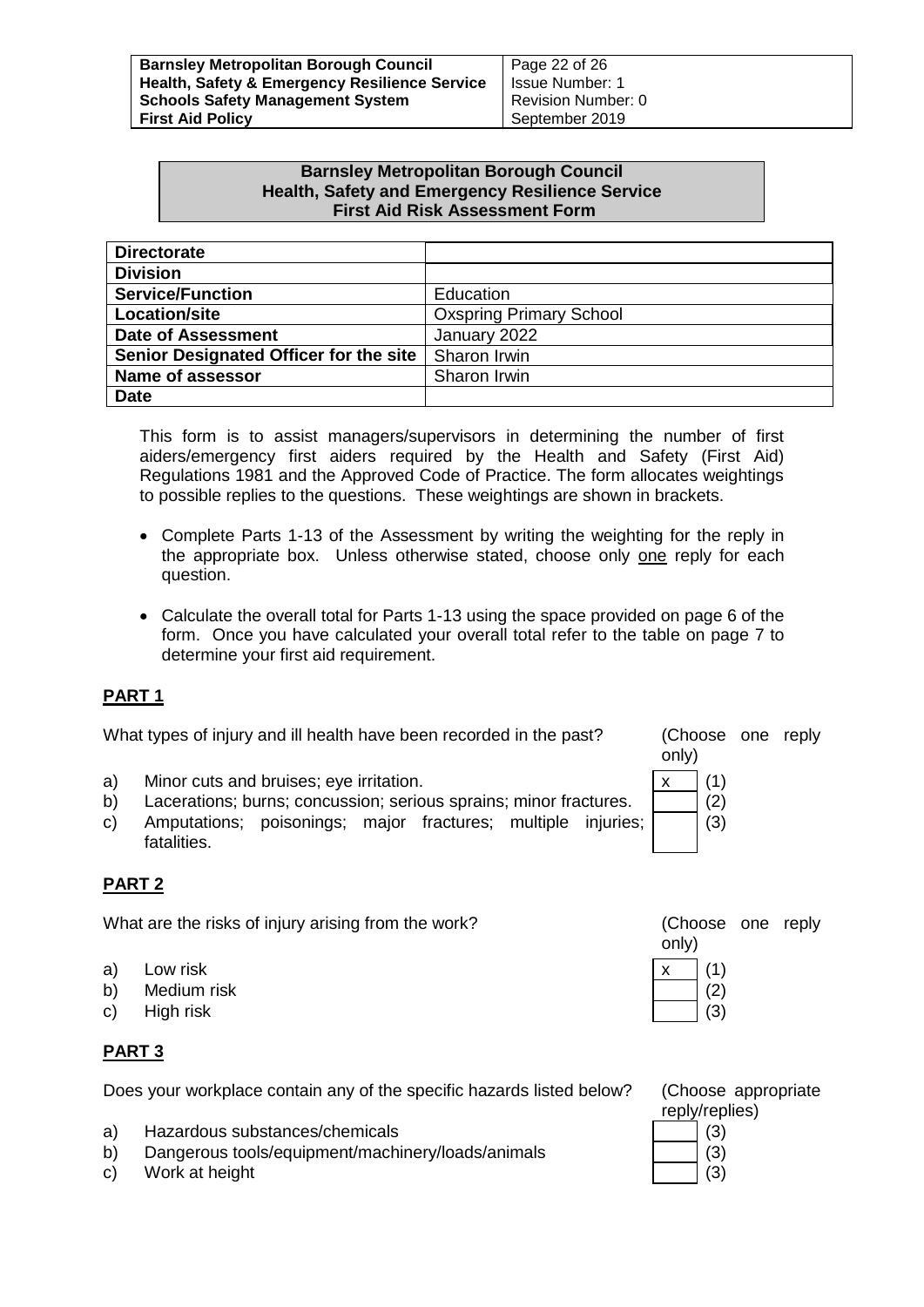| <b>Barnsley Metropolitan Borough Council</b>             | Page 23 of 26          |
|----------------------------------------------------------|------------------------|
| <b>Health, Safety &amp; Emergency Resilience Service</b> | <b>Issue Number: 1</b> |
| <b>Schools Safety Management System</b>                  | Revision Number: 0     |
| <b>First Aid Policy</b>                                  | September 2019         |

d) Workplace transport (3)

Total for Part 3 0

#### **PART 4**

Are there parts of your establishment where different levels of risk can be identified (such as a range of offices and workshops). (Choose one reply only)

- a) Yes x (2)
- 

#### **PART 5**

What is the nature of the location to which this assessment applies? (Choose one reply

- a) Offices, libraries etc  $\vert x \vert (1)$
- b) Light engineering, warehousing etc (2)
- c) Construction, work with dangerous machinery, sharp instruments, etc.

Are there hazards for which additional first aid skills are necessary (examples include the use of/contact with cyanide and hydrofluoric acid)?

- a) Yes (2)
- 

#### **PART 6**

Are there young/inexperienced workers on site or employees with (Choose one reply disabilities or particular health problems? only)

| a) | Yes | $x$ (2)                   |  |
|----|-----|---------------------------|--|
| b) | No  | $\boxed{\phantom{1}}$ (1) |  |

#### **PART 7**

Are there several buildings on site or multi-floor buildings? (Choose one reply

| a) Yes | $x \mid (2)$ |  |  |
|--------|--------------|--|--|
|--------|--------------|--|--|

#### **PART 8**

Is there shift work or out-of-hours working? (Choose one reply





(Choose one reply only)

|       | a) Yes | $\begin{matrix} \overline{1} \\ \overline{1} \\ \overline{1} \\ \end{matrix}$ (2) |  |
|-------|--------|-----------------------------------------------------------------------------------|--|
| b) No |        |                                                                                   |  |

|    | Are there several buildings on site or multi-floor buildings? | (Choose one<br>only) |  |
|----|---------------------------------------------------------------|----------------------|--|
|    | a) Yes                                                        | $x \qquad (2)$       |  |
| b) | - No                                                          |                      |  |

|       | Is there shift work or out-of-hours working? | (Choose o<br>only)  |     |  |
|-------|----------------------------------------------|---------------------|-----|--|
|       | a) Yes                                       | $\vert x \vert (2)$ |     |  |
| b) No |                                              |                     | (1) |  |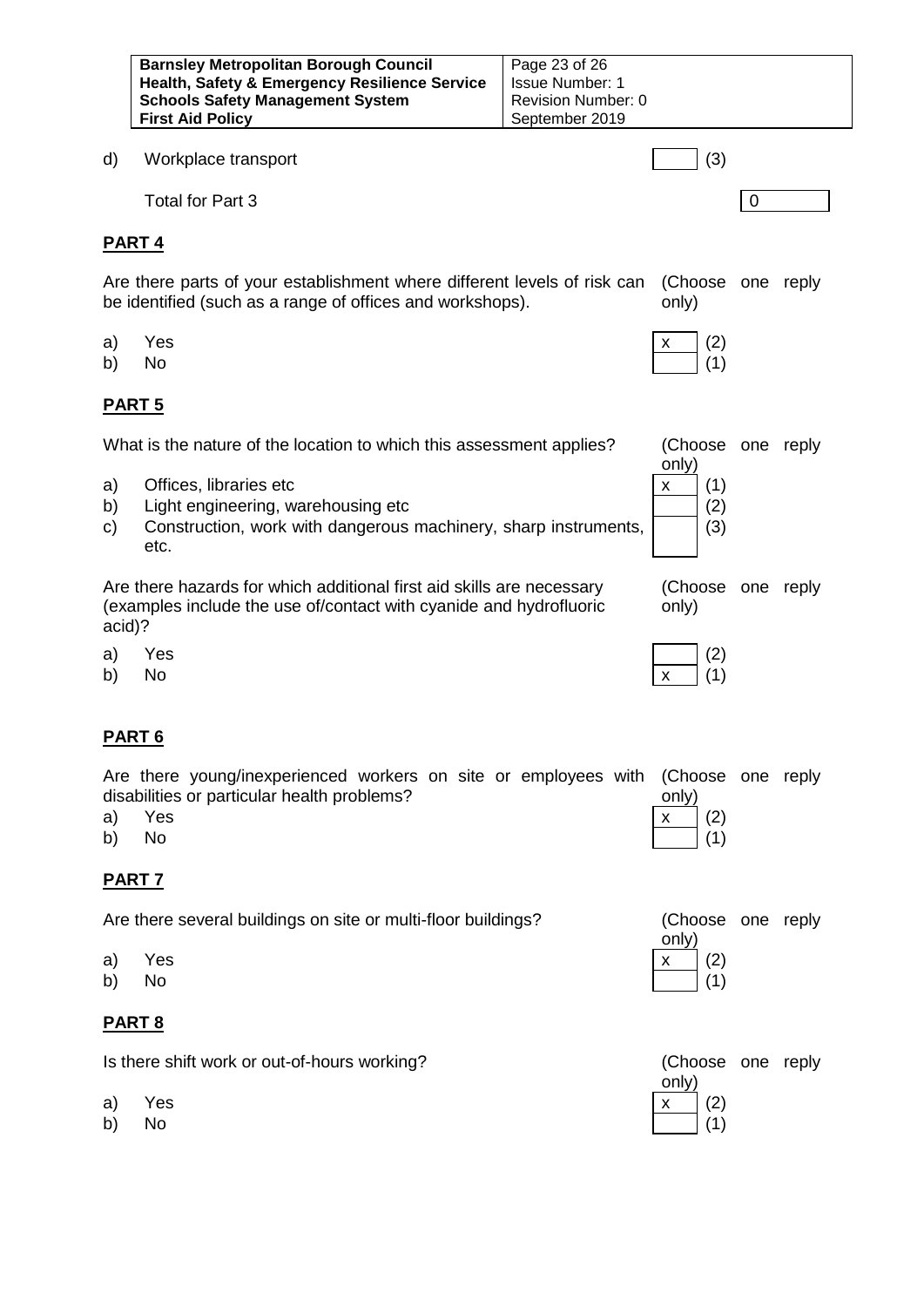| <b>Barnsley Metropolitan Borough Council</b>             | Page 24 of 26          |
|----------------------------------------------------------|------------------------|
| <b>Health, Safety &amp; Emergency Resilience Service</b> | <b>Issue Number: 1</b> |
| <b>Schools Safety Management System</b>                  | Revision Number: 0     |
| <b>First Aid Policy</b>                                  | September 2019         |

#### **PART 9**

|          | Is the workplace remote from emergency medical services?         | (Choose one reply<br>only) |  |
|----------|------------------------------------------------------------------|----------------------------|--|
| a)<br>b) | Yes<br>No                                                        | (2)<br>(1)<br>x            |  |
|          | <b>PART 10</b>                                                   |                            |  |
|          | Do you have employees at work sites occupied by other employees? | (Choose one reply          |  |
| a)<br>b) | Yes<br><b>No</b>                                                 | only)<br>(2)<br>(1)<br>X   |  |
|          | <b>PART 11</b>                                                   |                            |  |
|          | Do you have any work experience trainees?                        | (Choose one reply          |  |
| a)<br>b) | Yes<br>No                                                        | only)<br>(2)<br>x<br>(1)   |  |
|          | <b>PART 12</b>                                                   |                            |  |
|          | Do members of the public visit your premises?                    | (Choose one reply          |  |
| a)<br>b) | Yes<br>No                                                        | only)<br>(2)<br>x<br>(1)   |  |
|          | <b>PART 13</b>                                                   |                            |  |
|          | Do you have employees with reading or language difficulties?     | (Choose one reply<br>only) |  |
| a)<br>b) | Yes<br>No                                                        | (2)<br>(1)<br>X            |  |

Now that you have completed the risk assessment, enter the totals for **Each Part** in the boxes below and calculate the Overall Total.

| 1              |
|----------------|
| 0              |
| 2              |
| 1              |
| 2              |
| $\overline{2}$ |
| $\overline{2}$ |
| 1              |
| 1              |
| $\mathbf{S}$   |
|                |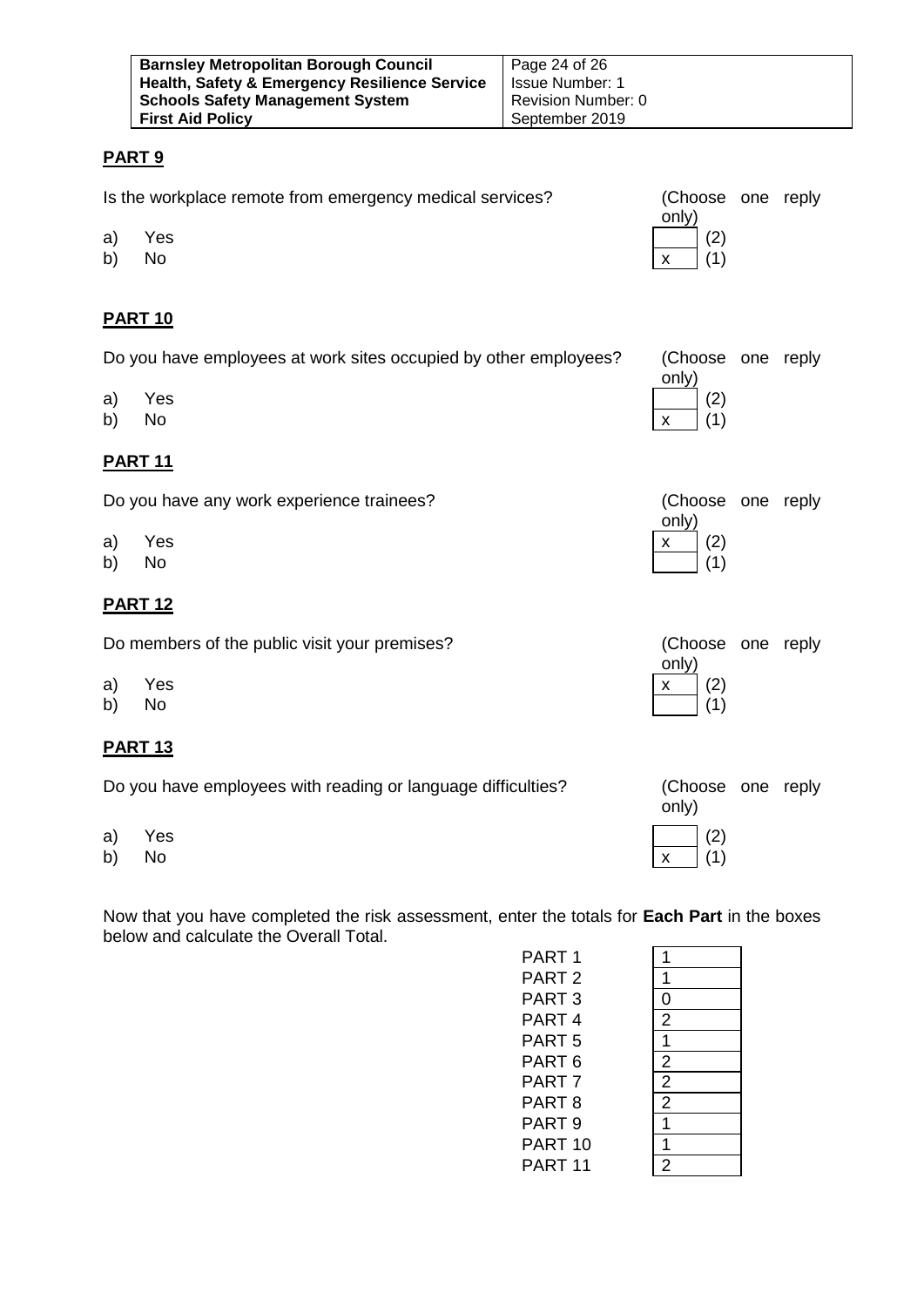| <b>Barnsley Metropolitan Borough Council</b>             | Page 25 of 26          |
|----------------------------------------------------------|------------------------|
| <b>Health, Safety &amp; Emergency Resilience Service</b> | <b>Issue Number: 1</b> |
| <b>Schools Safety Management System</b>                  | Revision Number: 0     |
| <b>First Aid Policy</b>                                  | September 2019         |

| PART <sub>12</sub> | $\overline{2}$ |
|--------------------|----------------|
| PART <sub>13</sub> |                |
|                    | 1۶             |

#### **OVERALL TOTAL**

Having obtained the Overall Total, look for the corresponding Overall Total in the table below and, taking account of the number of people employed in the location, find out the First Aid requirement.

Regardless of the numbers of First Aiders/Emergency First Aiders required the following must be considered:

- 1. Where there are hazards for which additional first aid skills are necessary at least one First Aider trained in the specific emergency action is required (examples include the use of/contact with cyanide and hydrofluoric acid).
- 2. Where employees travel a lot, work remotely or work alone personal first aid kits should be provided.
- 3. There needs to be adequate first aid provision at all times people are at work, including considering shift and out-of-hours work.
- 4. The provision of first aid to Council employees who work at sites occupied by other employers.
- 5. There needs to be adequate first aid provision to cover annual leave and planned absences (also consider what action will be taken in unplanned and emergency absences).
- 6. The number and type of members of the public who visit the premises.
- 7. Whether the calculated first aid provision seems reasonable considering the type of injuries that might occur.